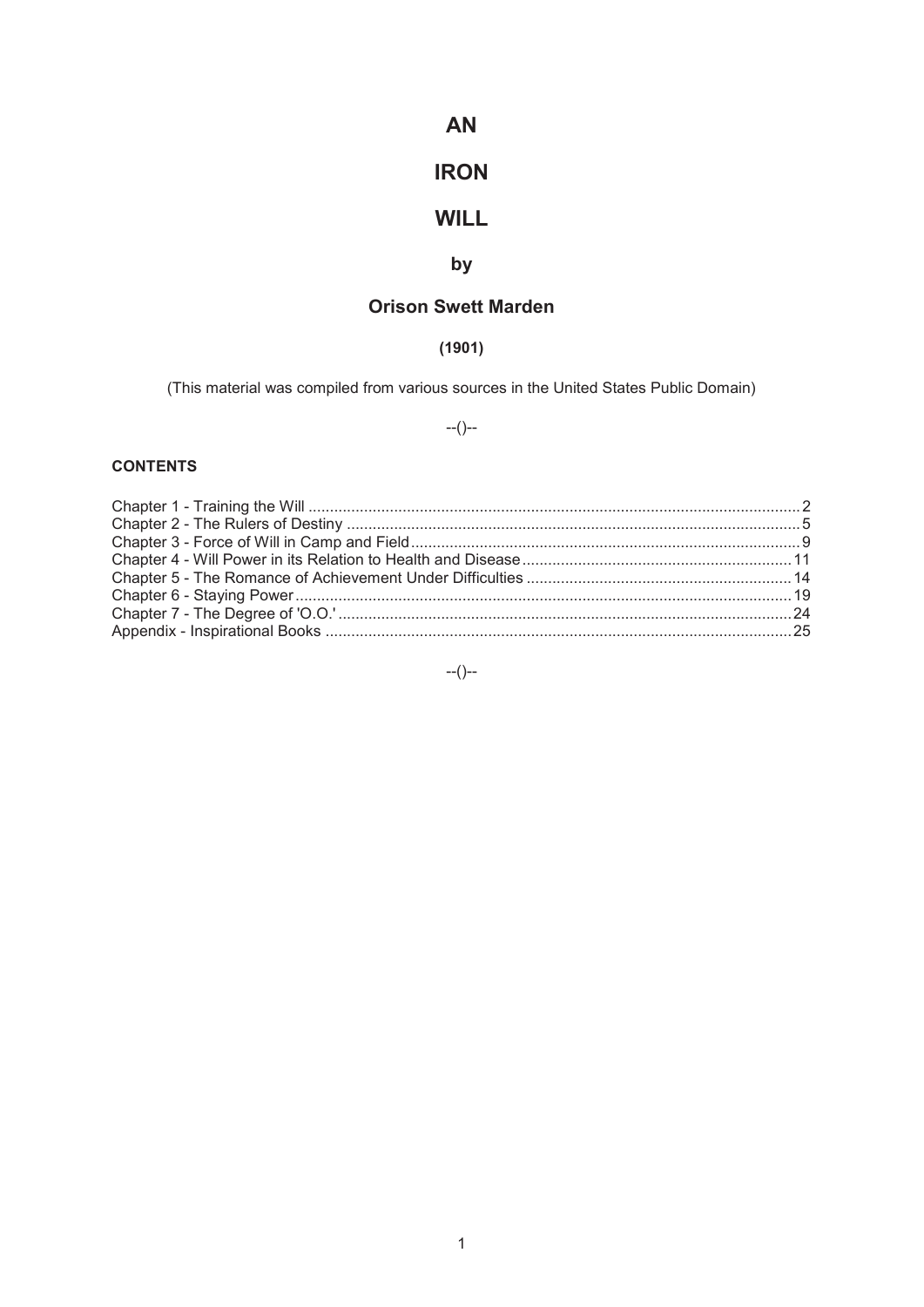## **Training the Will**

"The education of the will is the object of our existence," says Emerson. Nor is this putting it too strongly, if we take into account the human will in its relations to the divine. This accords with the saying of J. Stuart Mill, that "a character is a completely fashioned will."

In respect to mere mundane relations, the development and discipline of one's will-power is of supreme moment in relation to success in life. No man can ever estimate the power of will. It is a part of the divine nature, all of a piece with the power of creation. We speak of God's fiat "*Fiat lux*, Let light be." Man has his fiat. The achievements of history have been the choices, the determinations, the creations, of the human will. It was the will, quiet or pugnacious, gentle or grim, of men like Wilberforce and Garrison, Goodyear and Cyrus Field, Bismarck and Grant, that made them indomitable. They simply would do what they planned. Such men can no more be stopped than the sun can be, or the tide. Most men fail, not through lack of education or agreeable personal qualities, but from lack of dogged determination, from lack of dauntless will.

"It is impossible," says Sharman, "to look into the conditions under which the battle of life is being fought, without perceiving how much really depends upon the extent to which the will-power is cultivated, strengthened, and made operative in right directions." Young people need to go into training for it. We live in an age of athletic meets. Those who are determined to have athletic willpower must take for it the kind of exercise they need.

This is well illustrated by a report I have seen of the long race from Marathon in the recent Olympian games, which was won by the young Greek peasant, Sotirios Louès.

# **A Struggle in the Race of Life**

There had been no great parade about the training of this champion runner. From his work at the plough he quietly betook himself to the task of making Greece victorious before the assembled strangers from every land. He was known to be a good runner, and without fuss or bustle he entered himself as a competitor. But it was not his speed alone, out-distancing every rival, that made the young Greek stand out from among his fellows that day. When he left his cottage home at Amarusi, his father said to him, "Sotiri, you must only return a victor!" The light of a firm resolve shone in the young man's eye. The old father was sure that his boy would win, and so he made his way to the station, there to wait till Sotiri should come in ahead of all the rest. No one knew the old man and his three daughters as they elbowed their way through the crowd. When at last the excitement of the assembled multitude told that the critical moment had arrived, that the racers were nearing the goal. the old father looked up through eyes that were a little dim as he realized that truly Sotiri was leading the way. He *was* "returning a victor." How the crowd surged about the young peasant when the race was fairly won! Wild with excitement, they knew not how to shower upon him sufficient praise. Ladies overwhelmed him with flowers and rings; some even gave him their watches, and one American lady bestowed upon him her jewelled smelling-bottle. The princes embraced him, and the king himself saluted him in military fashion. But the young Sotirios was seeking for other praise than theirs. Past the ranks of royalty and fair maidenhood, past the outstretched hands of his own countrymen, past the applauding crowd of foreigners, his gaze wandered till it fell upon an old man trembling with eagerness, who resolutely pushed his way through the excited, satisfied throng. Then the young face lighted, and as old Louès advanced to the innermost circle with arms outstretched to embrace his boy, the young victor said, simply: "You see, father, I have obeyed."

# **Mental Discipline**

The athlete trains for his race; and the mind must be put into training if one will win life's race.

"It is," says Professor Mathews, "only by continued, strenuous efforts, repeated again and again, day after day, week after week, and month after month, that the ability can be acquired to fasten the mind to one subject, however abstract or knotty, to the exclusion of everything else. The process of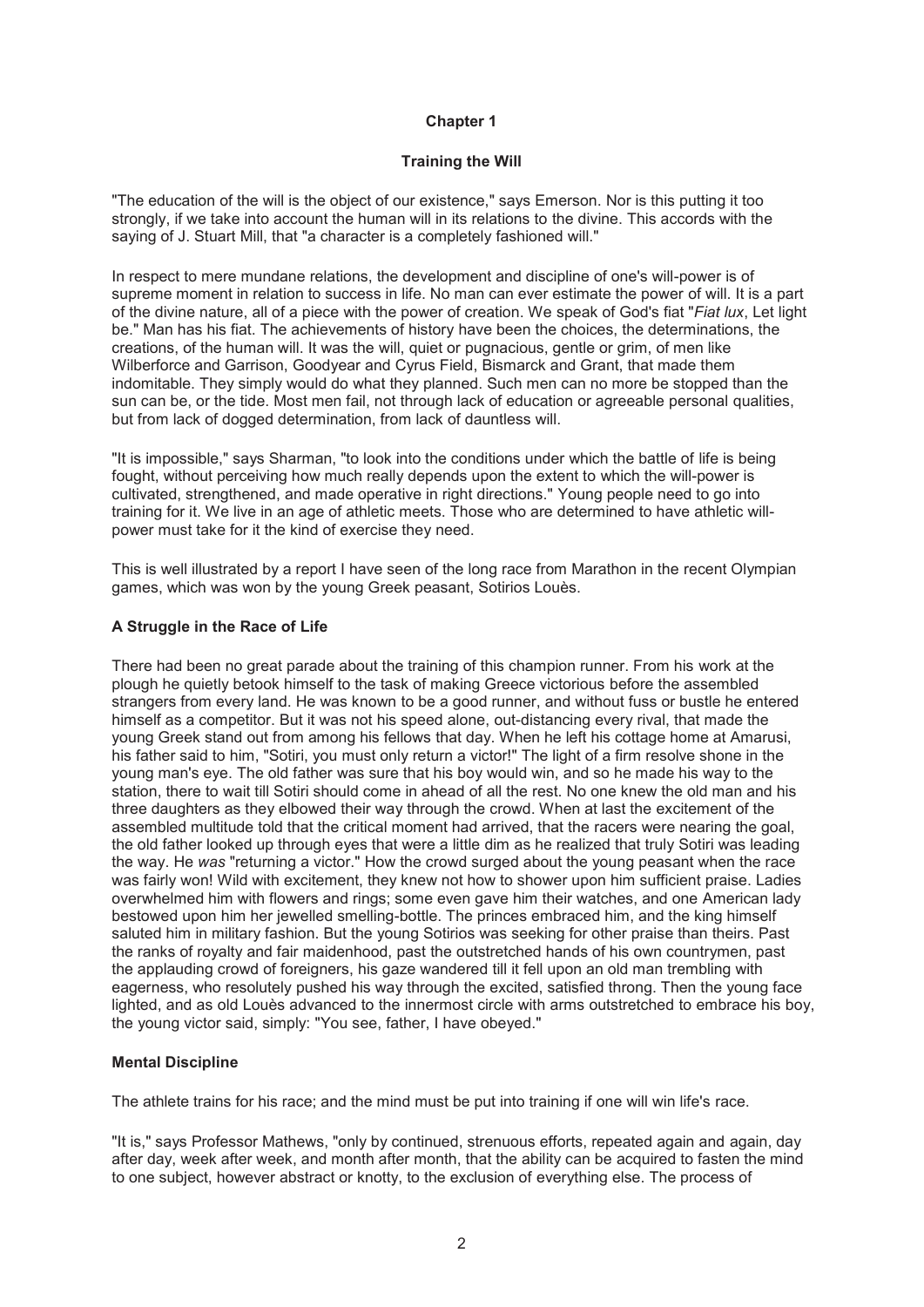obtaining this self-mastery--this complete command of one's mental powers--is a gradual one, its length varying with the mental constitution of each person; but its acquisition is worth infinitely more than the utmost labor it ever costs."

"Perhaps the most valuable result of all education," it was said by Professor Huxley, "is the ability to make yourself do the thing you have to do when it ought to be done, whether you like it or not; it is the first lesson which ought to be learned, and, however early a man's training begins, it is probably the last lesson which he learns thoroughly."

# **Doing Things Once**

When Henry Ward Beecher was asked how it was that he could accomplish so much more than other men, he replied:

"I don't do more, but less, than other people. They do all their work three times over: once in anticipation, once in actuality, once in rumination. I do mine in actuality alone, doing it once instead of three times."

This was by the intelligent exercise of Mr. Beecher's will-power in concentrating his mind upon what he was doing at a given moment, and then turning to something else. Any one who has observed business men closely, has noticed this characteristic. One of the secrets of a successful life is to be able to hold all of our energies upon one point, to focus all of the scattered rays of the mind upon one place or thing.

# **Centralizing Force**

The mental reservoir of most people is like a leaky dam which we sometimes see in the country, where the greater part of the water flows out without going over the wheel and doing the work of the mill. The habit of mind-wandering, of worrying about this and that,

"Genius, that power which dazzles mortal eyes, Is oft but Perseverance in disguise."

Many a man would have been a success had he connected his fragmentary efforts.

Spasmodic, disconnected attempts, without concentration, uncontrolled by any fixed idea, will never bring success. It is continuity of purpose alone that achieves results.

# **Learning To Swim**

The way to learn to run is to run, the way to learn to swim is to swim. The way to learn to develop willpower is by the actual exercise of will-power in the business of life. "The man that exercises his will," says an English essayist, "makes it a stronger and more effective force in proportion to the extent to which such exercise is intelligently and perseveringly maintained." The forth-putting of will-power is a means of strengthening will-power. The will becomes strong by exercise. To stick to a thing till you are master, is a test of intellectual discipline and power.

#### **Dr. Cuyler**

"It is astonishing," says Dr. Theodore Cuyler, "how many men lack this power of 'holding on' until they reach the goal. They can make a sudden dash, but they lack grit. They are easily discouraged. They get on as long as everything goes smoothly, but when there is friction they lose heart. They depend on stronger personalities for their spirit and strength. They lack independence or originality. They only dare to do what others do. They do not step boldly from the crowd and act fearlessly."

#### **The Big Trees**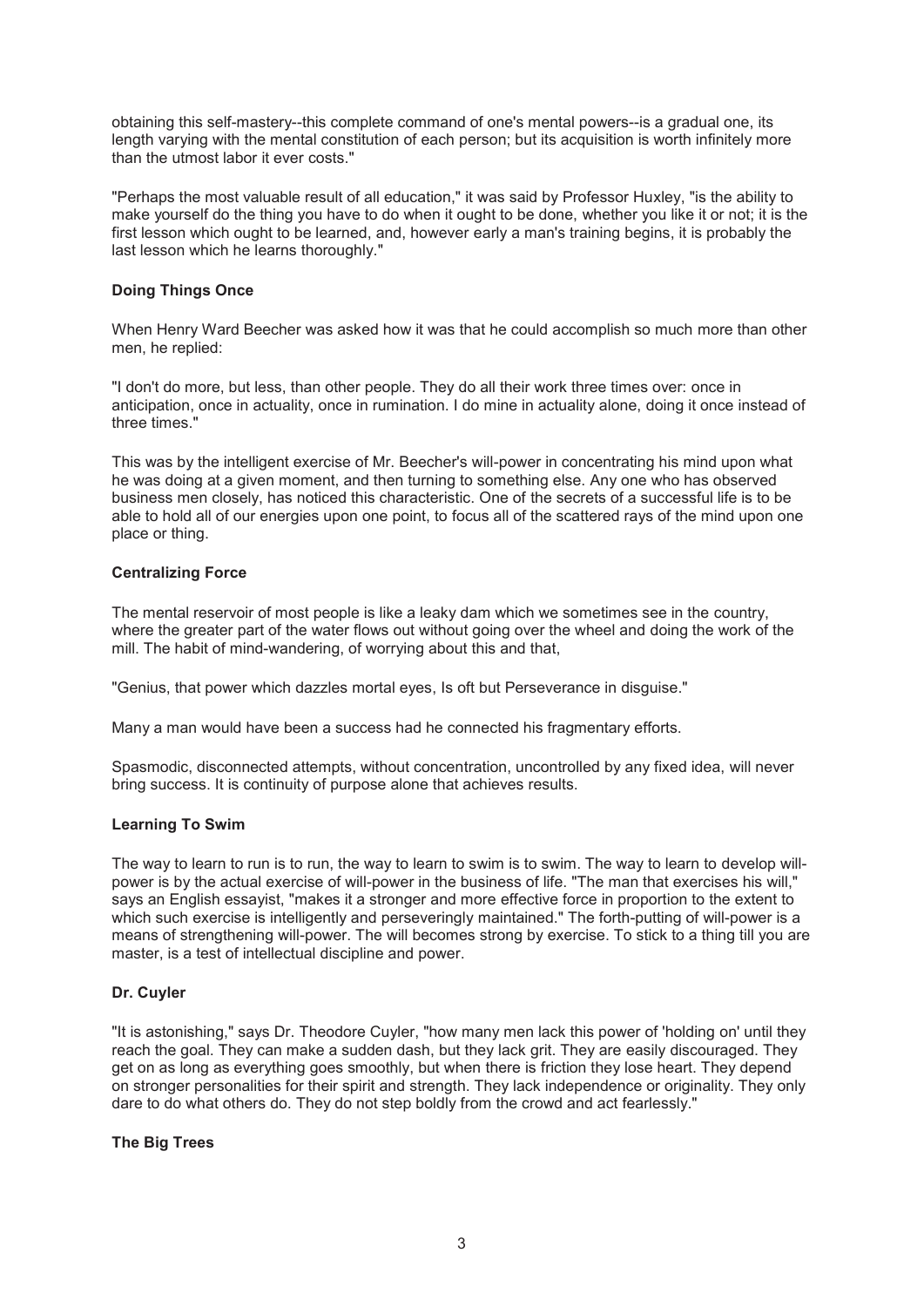What is needed by him who would succeed in the highest degree possible is careful planning. He is to accumulate reserved power, that he may be equal to all emergencies. Thomas Starr King said that the great trees of California gave him his first impression of the power of reserve. "It was the thought of the reserve energies that had been compacted into them," he said, "that stirred me. The mountains had given them their iron and rich stimulants, the hills had given them their soil, the clouds had given their rain and snow, and a thousand summers and winters had poured forth their treasures about their vast roots."

No young man can hope to do anything above the commonplace who has not made his life a reservoir of power on which he can constantly draw, which will never fail him in any emergency. Be sure that you have stored away, in your power-house, the energy, the knowledge that will be equal to the great occasion when it comes. "If I were twenty, and had but ten years to live," said a great scholar and writer, "I would spend the first nine years accumulating knowledge and getting ready for the tenth."

# **"I Will"**

"There are no two words in the English language which stand out in bolder relief, like kings upon a checker-board, to so great an extent as the words 'I will.' There is strength, depth and solidity, decision, confidence and power, determination, vigor and individuality, in the round, ringing tone which characterizes its delivery. It talks to you of triumph over difficulties, of victory in the face of discouragement, of will to promise and strength to perform, of lofty and daring enterprise, of unfettered aspirations, and of the thousand and one solid impulses by which man masters impediments in the way of progression."

As one has well said: "He who is silent is forgotten; he who does not advance falls back; he who stops is overwhelmed, distanced, crushed; he who ceases to become greater, becomes smaller; he who leaves off gives up; the stationary is the beginning of the end--it precedes death; to live is to achieve, to will without ceasing."

Be thou a hero; let thy might Tramp on eternal snows its way, And through the ebon walls of night, Hew down a passage unto day. *Park Benjamin*.

--()--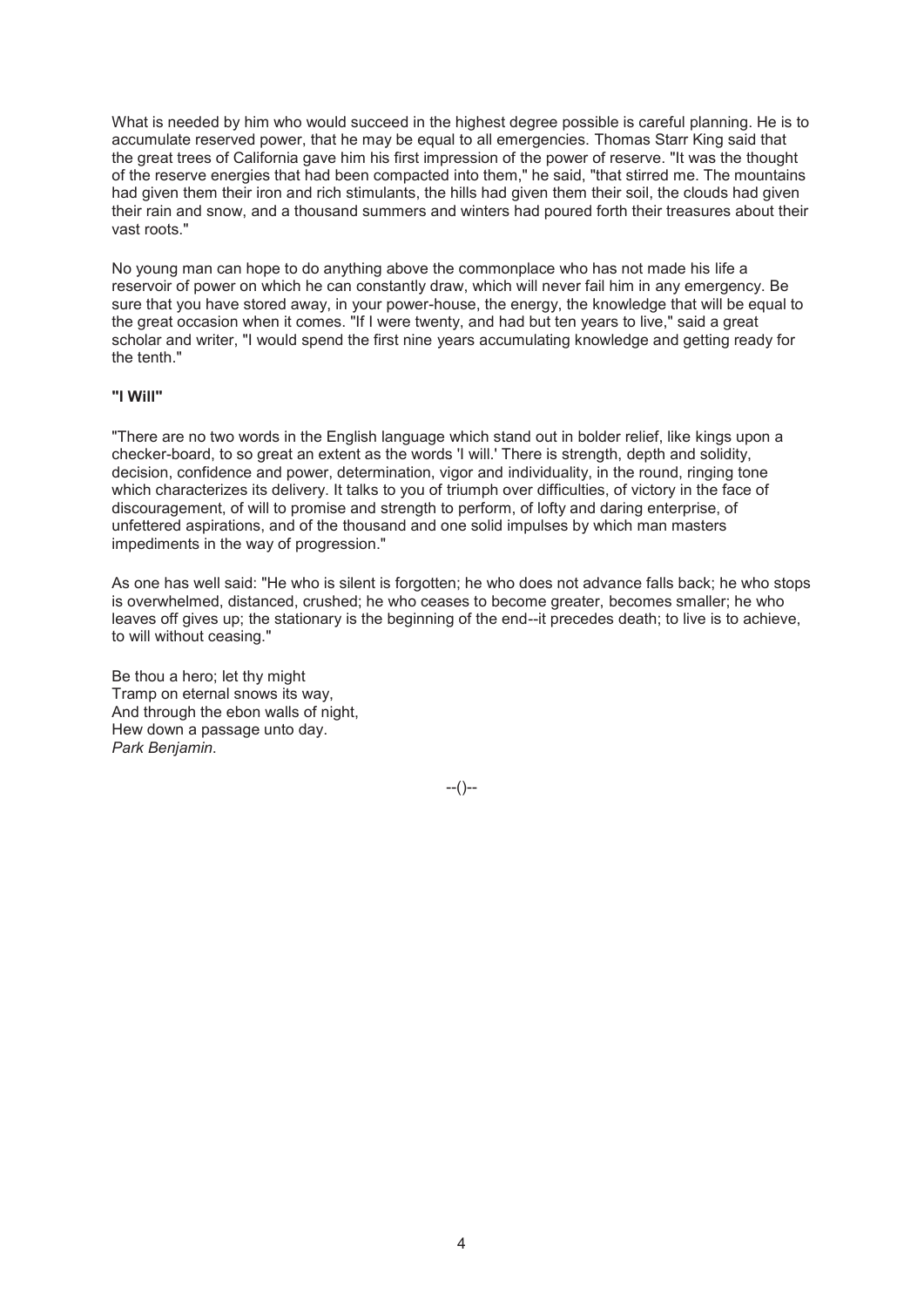# **The Rulers of Destiny**

There is no chance, no destiny, no fate, Can circumvent, or hinder, or control The firm resolve of a determined soul. Gifts count for nothing; will alone is great; All things give way before it soon or late. What obstacle can stay the mighty force Of the sea-seeking river in its course, Or cause the ascending orb of day to wait? Each well-born soul must win what it deserves. Let the fool prate of luck. The fortunate Is he whose earnest purpose never swerves, Whose slightest action or inaction serves The one great aim. *Ella Wheeler Wilcox*.

There is always room for a man of force.--*Emerson*.

The king is the man who can.--*Carlyle*.

A strong, defiant purpose is many-handed, and lays hold of whatever is near that can serve it; it has a magnetic power that draws to itself whatever is kindred.--*T.T. Munger*.

What is will-power, looked at in a large way, but energy of character? Energy of will, self-originating force, is the soul of every great character. Where it is, there is life; where it is not, there is faintness, helplessness, and despondency. "Let it be your first study to teach the world that you are not wood and straw; that there is some iron in you." Men who have left their mark upon the world have been men of great and prompt decision. The achievements of will-power are almost beyond computation. Scarcely anything seems impossible to the man who can will strongly enough and long enough. One talent with a will behind it will accomplish more than ten without it, as a thimbleful of powder in a rifle, the bore of whose barrel will give it direction, will do greater execution than a carload burned in the open air.

#### **"The Wills, The Won'ts, and The Can'ts"**

"There are three kinds of people in the world," says a recent writer, "the wills, the won'ts, and the can'ts. The first accomplish everything; the second oppose everything; the third fail in everything."

The shores of fortune, as Foster says, are covered with the stranded wrecks of men of brilliant ability, but who have wanted courage, faith, and decision, and have therefore perished in sight of more resolute but less capable adventurers, who succeeded in making port.

Were I called upon to express in a word the secret of so many failures among those who started out with high hopes, I should say they lacked will-power. They could not half will: and what is a man without a will? He is like an engine without steam. Genius unexecuted is no more genius than a bushel of acorns is a forest of oaks.

Will has been called the spinal column of personality. "The will in its relation to life," says an English writer, "may be compared at once to the rudder and to the steam engine of a vessel, on the confined and related action of which it depends entirely for the direction of its course and the vigor of its movement."

Strength of will is the test of a young man's possibilities. Can he will strong enough, and hold whatever he undertakes with an iron grip? It is the iron grip that takes and holds. What chance is there in this crowding, pushing, selfish, greedy world, where everything is pusher or pushed, for a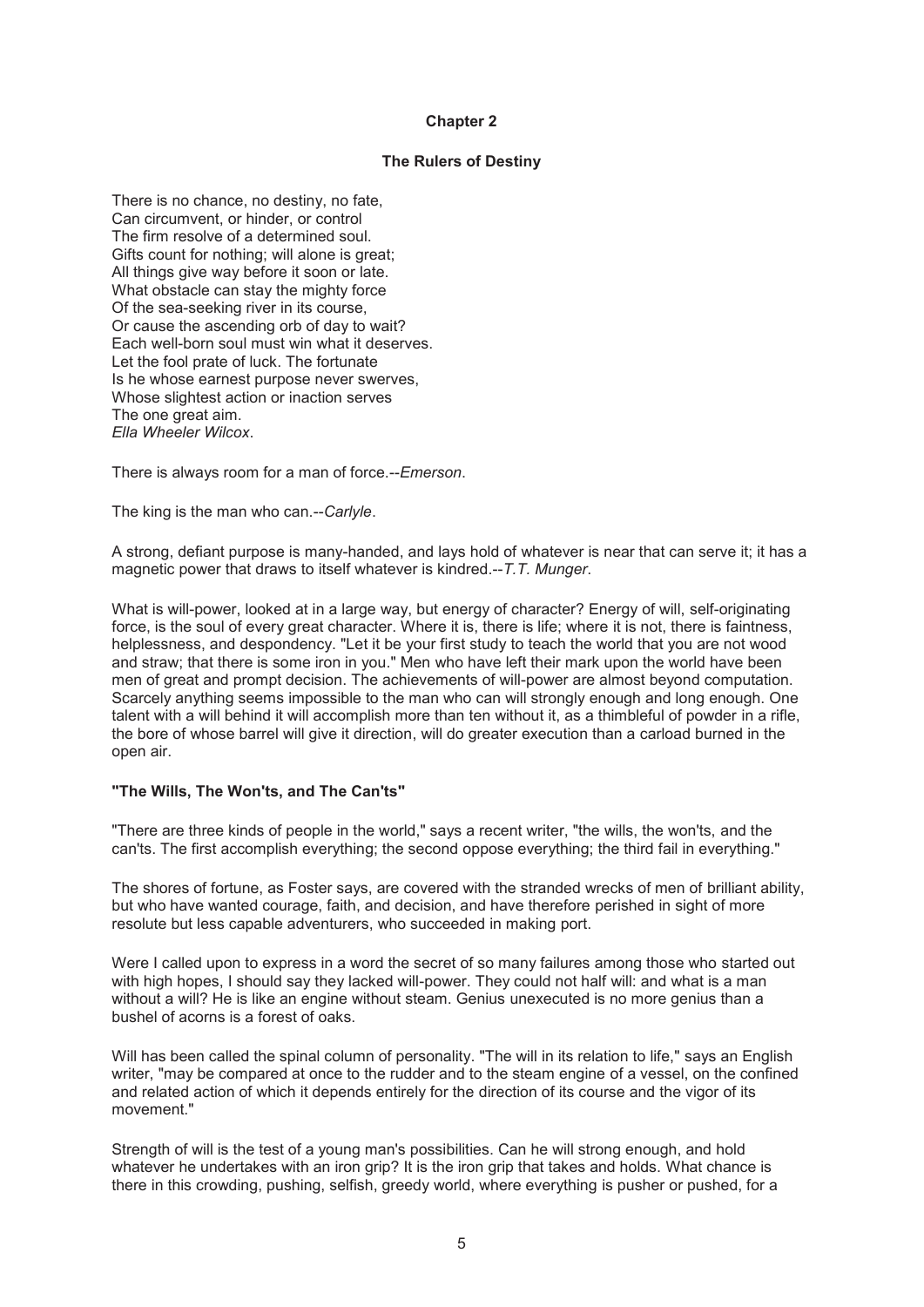young man with no will, no grip on life? The man who would forge to the front in this competitive age must be a man of prompt and determined decision.

# **A Tailor's Needle**

It is in one of Ben Jonson's old plays: "When I once take the humor of a thing, I am like your tailor's needle--I go through with it."

This is not different from Richelieu, who said: "When I have once taken a resolution, I go straight to my aim; I overthrow all, I cut down all."

And in business affairs the counsel of Rothschild is to the same effect: "Do without fail that which you determine to do."

Gladstone's children were taught to accomplish *to the end* whatever they might begin, no matter how insignificant the undertaking might be.

#### **What Is Worse Than Rashness**

It is irresolution that is worse than rashness. "He that shoots," says Feltham, "may sometimes hit the mark; but he that shoots not at all can never hit it. Irresolution is like an ague; it shakes not this nor that limb, but all the body is at once in a fit."

The man who is forever twisting and turning, backing and filling, hesitating and dawdling, shuffling and parleying, weighing and balancing, splitting hairs over nonessentials, listening to every new motive which presents itself, will never accomplish anything. But the positive man, the decided man, is a power in the world, and stands for something; you can measure him, and estimate the work that his energy will accomplish.

Opportunity is coy, is swift, is gone, before the slow, the unobservant, the indolent, or the careless can seize her. "Vigilance in watching opportunity," said Phelps, "tact and daring in seizing upon opportunity; force and persistence in crowding opportunity to its utmost of possible achievement- these are the martial virtues which must command success." "The best men," remarked Chapin, "are not those who have waited for chances, but who have taken them; besieged the chance; conquered the chance; and made chance the servitor."

Is it not possible to classify successes and failures by their various degrees of will-power? A man who can resolve vigorously upon a course of action, and turns neither to the right nor to the left, though a paradise tempt him, who keeps his eyes upon the goal, whatever distracts him, is sure of success.

"Not every vessel that sails from Tarshish will bring back the gold of Ophir. But shall it therefore rot in the harbor? No! Give its sails to the wind!"

# **Conscious Power**

"Conscious power," says Mellès, "exists within the mind of every one. Sometimes its existence is unrealized, but it is there. It is there to be developed and brought forth, like the culture of that obstinate but beautiful flower, the orchid. To allow it to remain dormant is to place one's self in obscurity, to trample on one's ambition, to smother one's faculties. To develop it is to individualize all that is best within you, and give it to the world. It is by an absolute knowledge of yourself, the proper estimate of your own value."

"There is hardly a reader," says an experienced educator, "who will not be able to recall the early life of at least one young man whose childhood was spent in poverty, and who, in boyhood, expressed a firm desire to secure a higher education. If, a little later, that desire became a declared resolve, soon the avenues opened to that end. That desire and resolve created an atmosphere which attracted the forces necessary to the attainment of the purpose. Many of these young men will tell us that, as long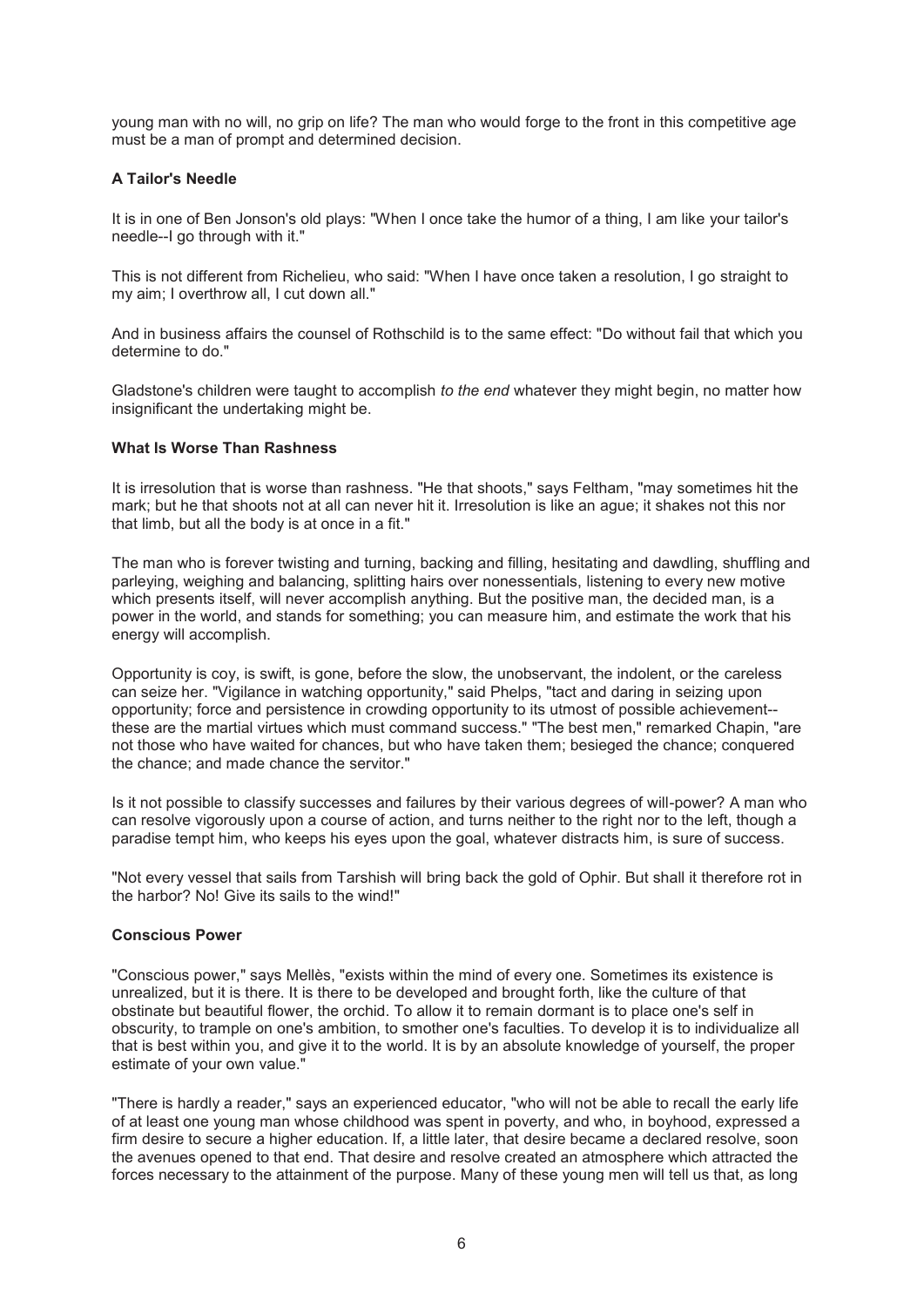as they were hoping and striving and longing, mountains of difficulty rose before them; but that when they fashioned their hopes into fixed purposes aid came unsought to help them on the way."

# **Do You Believe In Yourself?**

The man without self-reliance and an iron will is the plaything of chance, the puppet of his environment, the slave of circumstances. Are not doubts the greatest of enemies? If you would succeed up to the limit of your possibilities, must you not constantly hold to the belief that you are success-organized, and that you will be successful, no matter what opposes? You are never to allow a shadow of doubt to enter your mind that the Creator intended you to win in life's battle. Regard every suggestion that your life may be a failure, that you are not made like those who succeed, and that success is not for you, as a traitor, and expel it from your mind as you would a thief from your house.

There is something sublime in the youth who possesses the spirit of boldness and fearlessness, who has proper confidence in his ability to do and dare.

The world takes us at our own valuation. It believes in the man who believes in himself, but it has little use for the timid man, the one who is never certain of himself; who cannot rely on his own judgment, who craves advice from others, and is afraid to go ahead on his own account.

It is the man with a positive nature, the man who believes that he is equal to the emergency, who believes he can do the thing he attempts, who wins the confidence of his fellow-man. He is beloved because he is brave and self-sufficient.

Those who have accomplished great things in the world have been, as a rule, bold, aggressive, and self-confident. They dared to step out from the crowd, and act in an original way. They were not afraid to be generals.

There is little room in this crowding, competing age for the timid, vacillating youth. He who would succeed to-day must not only be brave, but must also dare to take chances. He who waits for certainty never wins.

"The law of the soul is eternal endeavor, That bears the man onward and upward forever."

"A man can be too confiding in others, but never too confident in himself."

Never admit defeat or poverty. Stoutly assert your divine right to hold your head up and look the world in the face; step bravely to the front whatever opposes, and the world will make way for you. No one will insist upon your rights while you yourself doubt that you have any. Believe you were made for the place you fill. Put forth your whole energies. Be awake, electrify yourself; go forth to the task. A young man once said to his employer. "Don't give me an easy job. I want to handle heavy boxes, shoulder great loads. I would like to lift a big mountain and throw it into the sea,"--and he stretched out two brawny arms, while his honest eyes danced and his whole being glowed with conscious strength. CHARLES ROBERT DARWIN, English Naturalist.

*b. Shrewsbury, 1809; d. Down, 1882*.

The world in its heart admires the stern, determined doer. "The world turns aside to let any man pass who knows whither he is going." "It is wonderful how even the apparent casualties of life seem to bow to a spirit that will not bow to them, and yield to assist a design, after having in vain attempted to frustrate it."

"The man who succeeds," says Prentice Mulford, "must always in mind or imagination live, move, think, and act as if he gained that success, or he never will gain it."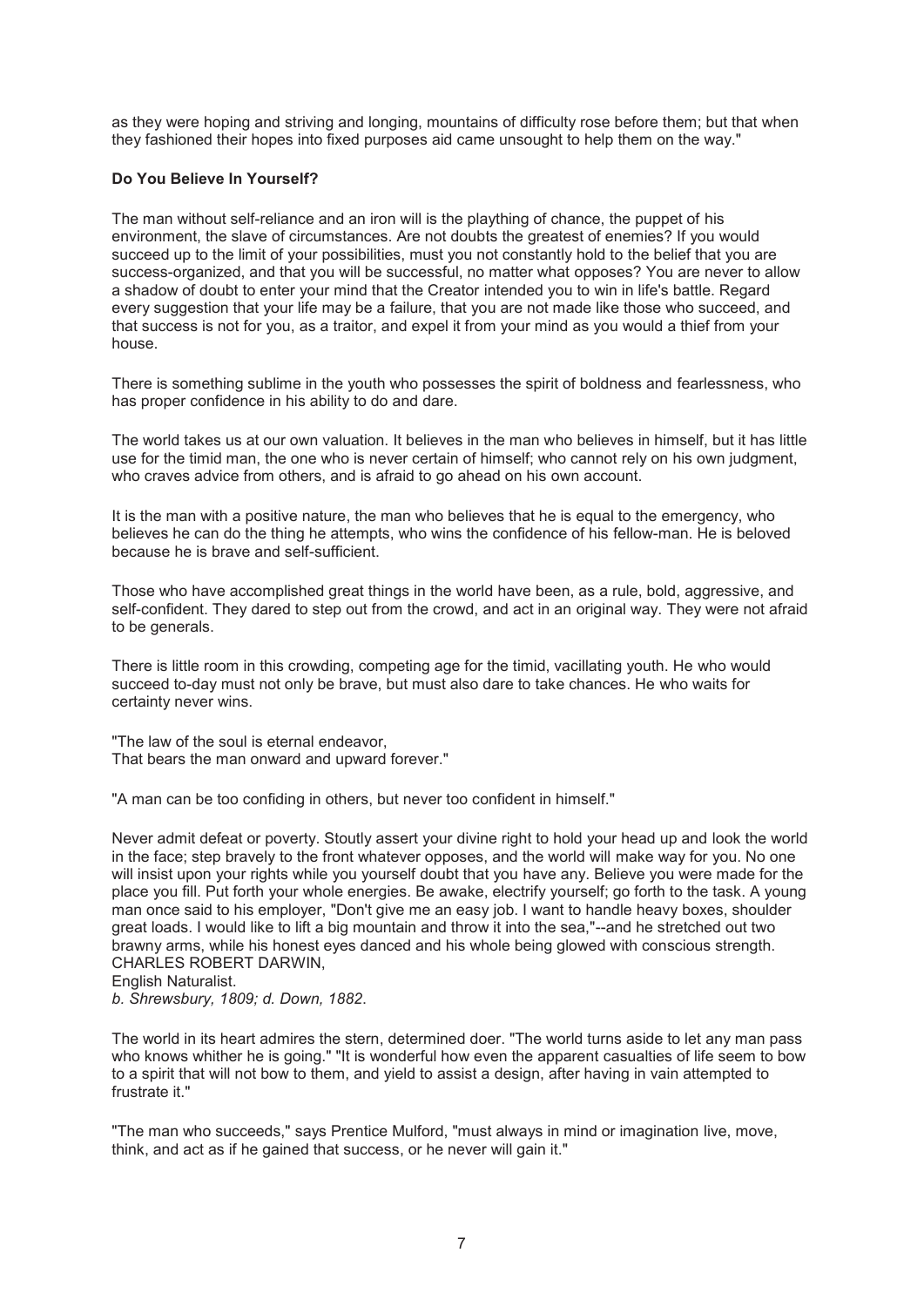"We go forth," said Emerson, "austere, dedicated, believing in the iron links of Destiny, and will not turn on our heels to save our lives. A book, a bust, or only the sound of a name shoots a spark through the nerves, and we suddenly believe in will. We cannot hear of personal vigor of any kind, great power of performance, without fresh resolution."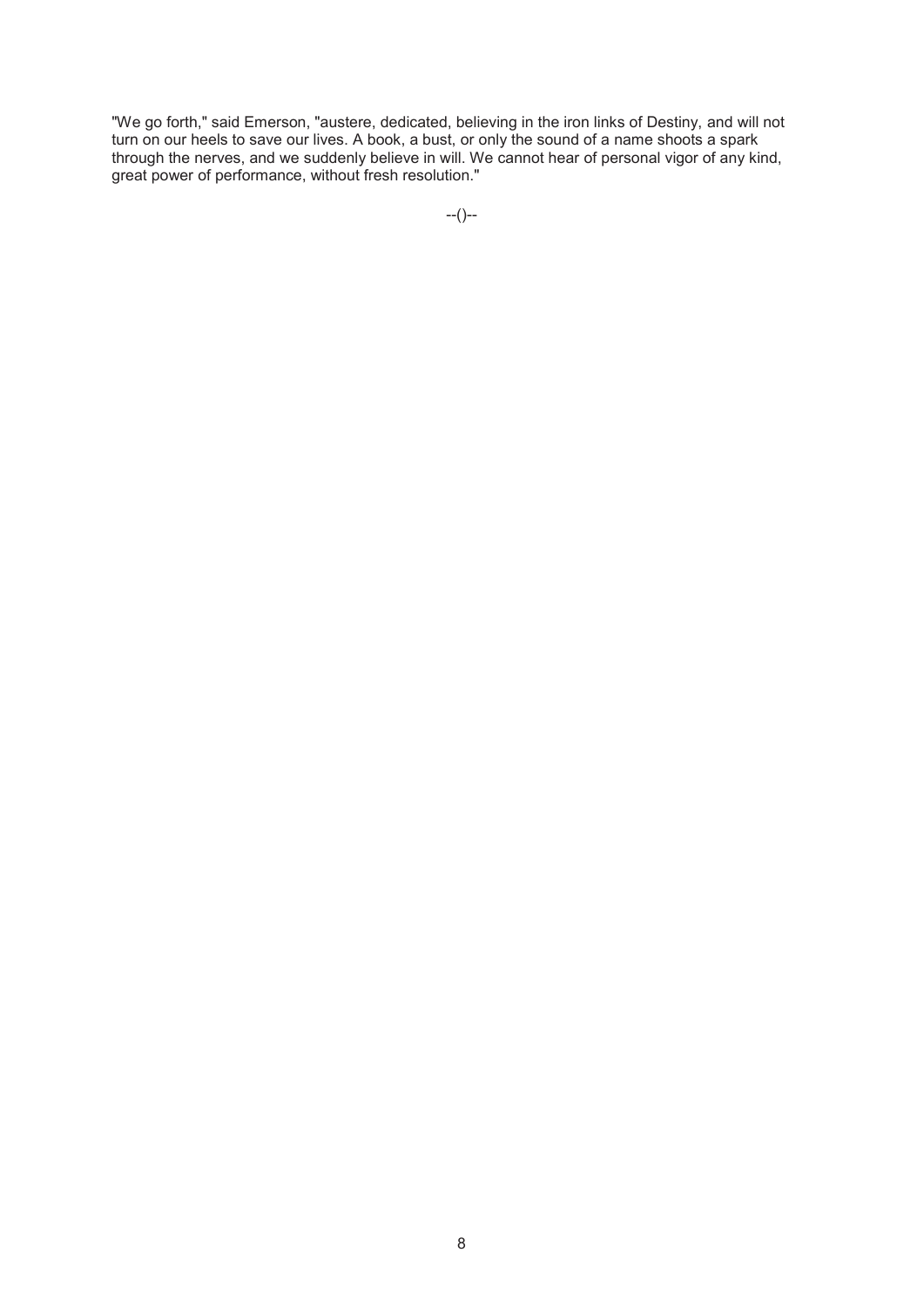## **Force of Will in Camp and Field**

Oh, what miracles have been wrought by the self-confidence, the self-determination of an iron will! What impossible deeds have been performed by it! It was this that took Napoleon over the Alps in midwinter; it took Farragut and Dewey past the cannons, torpedoes, and mines of the enemy; it led Nelson and Grant to victory; it has been the great tonic in the world of discovery, invention, and art; it has helped to win the thousand triumphs in war and science which were deemed impossible.

The secret of Jeanne d'Arc's success was not alone in rare decision of character, but in the seeing of visions which inspired her to self-confidence--confidence in her divine mission.

It was an iron will that gave Nelson command of the British fleet, a title, and a statue at Trafalgar Square It was the keynote of his character when he said, "When I don't know whether to fight or not, I always fight."

It was an iron will that was brought into play when Horatius with two companions held ninety thousand Tuscans at bay until the bridge across the Tiber had been destroyed-- when Leonidas at Thermopylæ checked the mighty march of Xerxes--when Themistocles off the coast of Greece shattered the Persian's Armada--when Cæsar finding his army hard pressed seized spear and buckler and snatched victory from defeat--when Winkelried gathered to his breast a sheaf of Austrian spears and opened a path for his comrades--when Wellington fought in many climes without ever being conquered--when Ney on a hundred fields changed apparent disaster into brilliant triumph--when Sheridan arrived from Winchester as the Union retreat was becoming a route and turned the tide- when Sherman signaled his men to hold the fort knowing that their leader was coming. History furnishes thousands of examples of men who have seized occasions to accomplish results deemed impossible by those less resolute. Prompt decision and whole-souled action sweep the world before them. Who was the organizer of the modern German empire? Was he not the man of iron?

#### **Napoleon and Grant**

"What would you do if you were besieged in a place entirely destitute of provisions?" asked the examiner, when Napoleon was a cadet.

"If there were anything to eat in the enemy's camp, I should not be concerned."

When Paris was in the hands of a mob, and the authorities were panic-stricken, in came a man who said, "I know a young officer who can quell this mob."

"Send for him." Napoleon was sent for; he came, he subjugated the mob, he subjugated the authorities, he ruled France, then conquered Europe.

May 10, 1796, Napoleon carried the bridge at Lodi, in the face of the Austrian batteries, trained upon the French end of the structure. Behind them were six thousand troops.

Napoleon massed four thousand grenadiers at the head of the bridge, with a battalion of three hundred carbineers in front. At the tap of the drum the foremost assailants wheeled from the cover of the street wall under a terrible hail of grape and canister, and attempted to pass the gateway to the bridge. The front ranks went down like stalks of grain before a reaper; the column staggered and reeled backward, and the valiant grenadiers were appalled by the task before them. Without a word or a look of reproach, Napoleon placed himself at their head, and his aids and generals rushed to his side. Forward again over heaps of dead that choked the passage, and a quick run counted by seconds only carried the column across two hundred yards of clear space, scarcely a shot from the Austrians taking effect beyond the point where the platoons wheeled for the first leap. *The guns of the enemy were not aimed at the advance. The advance was too quick for the Austrian gunners*. So sudden and so miraculous was it all, that the Austrian artillerists abandoned their guns instantly, and their supports fled in a panic instead of rushing to the front and meeting the French onslaught. This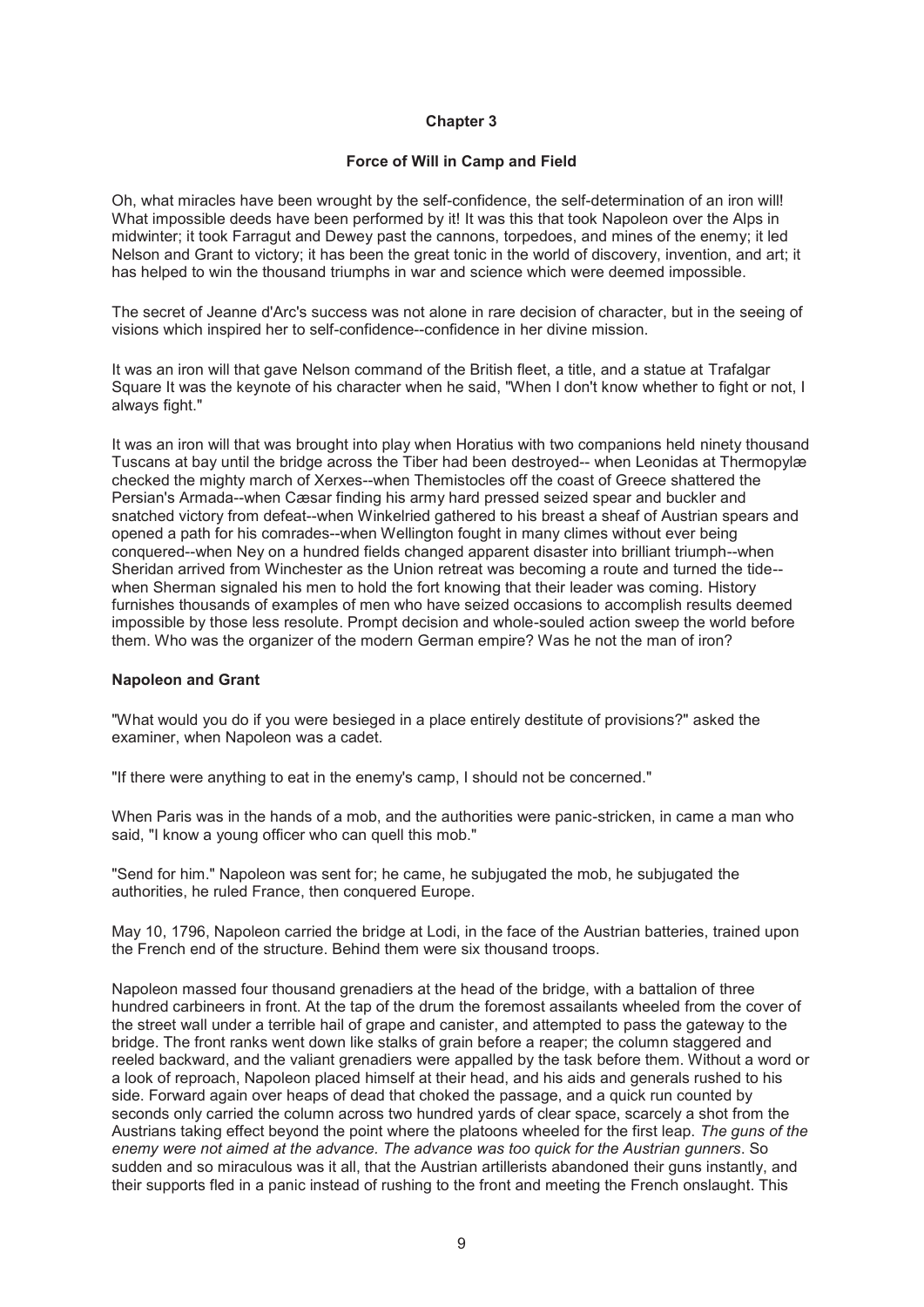Napoleon had counted on in making the bold attack. What was Napoleon but the thunderbolt of war? He once journeyed from Spain to Paris at seventeen miles an hour in the saddle.

"Is it *possible* to cross the path?" asked Napoleon of the engineers who had been sent to explore the dreaded pass of St. Bernard.

"Perhaps," was the hesitating reply, "it is within the limits of *possibility*."

"*Forward, then*."

Yet Ulysses S. Grant, a young man unknown to fame, with neither money nor influence, with no patrons or friends, in six years fought more battles, gained more victories, captured more prisoners, took more spoils, commanded more men, than Napoleon did in twenty years. "The great thing about him," said Lincoln, "is cool persistence."

#### **"Don't Swear - Fight"**

When the Spanish fire on San Juan Hill became almost unbearable, some of the Rough Riders began to swear. Colonel Wood, with the wisdom of a good leader, called out, amid the whistle of the Mauser bullets: "Don't swear - fight!"

In a skirmish at Salamanca, while the enemy's guns were pouring shot into his regiment, Sir William Napier's men became disobedient. He at once ordered a halt, and flogged four of the ringleaders under fire. The men yielded at once, and then marched three miles under a heavy cannonade as coolly as if it were a review.

When Pellisier, the Crimean chief of Zouaves, struck an officer with a whip, the man drew a pistol that missed fire. The chief replied: "Fellow, I order you a three days' arrest for not having your arms in better order."

The man of iron will is cool in the hour of danger.

#### **"I Had To Run Like a Cyclone"**

This was what Roosevelt said about his pushing on up San Juan Hill ahead of his regiment: "I had to run like a cyclone to stay in front and keep from being run over."

The personal heroism of Hobson, or of Cushing, who blew up the "Albemarle" forty years ago, was but the expression of a magnificent will power. It was this which was the basis of General Wheeler's unparalleled military advancement: a second lieutenant at twenty-three, a colonel at twenty-four, a brigadier-general at twenty-five, a major-general at twenty-six, a corps commander at twenty-seven, and a lieutenant-general at twenty-eight.

General Wheeler had sixteen horses killed under him, and a great number wounded. His saddle equipments and clothes were frequently struck by the missiles of the enemy. He was three times wounded, once painfully. He had thirty-two staff officers, or acting staff officers, killed or wounded. In almost every case they were immediately by his side. No officer was ever more exposed to the missiles of death than Joseph Wheeler.

What is this imperial characteristic of manhood, an iron will, but that which underlies all magnificent achievement, whether by heroes of the "Light Brigade" or the heroic firefighters of our great cities?

--()--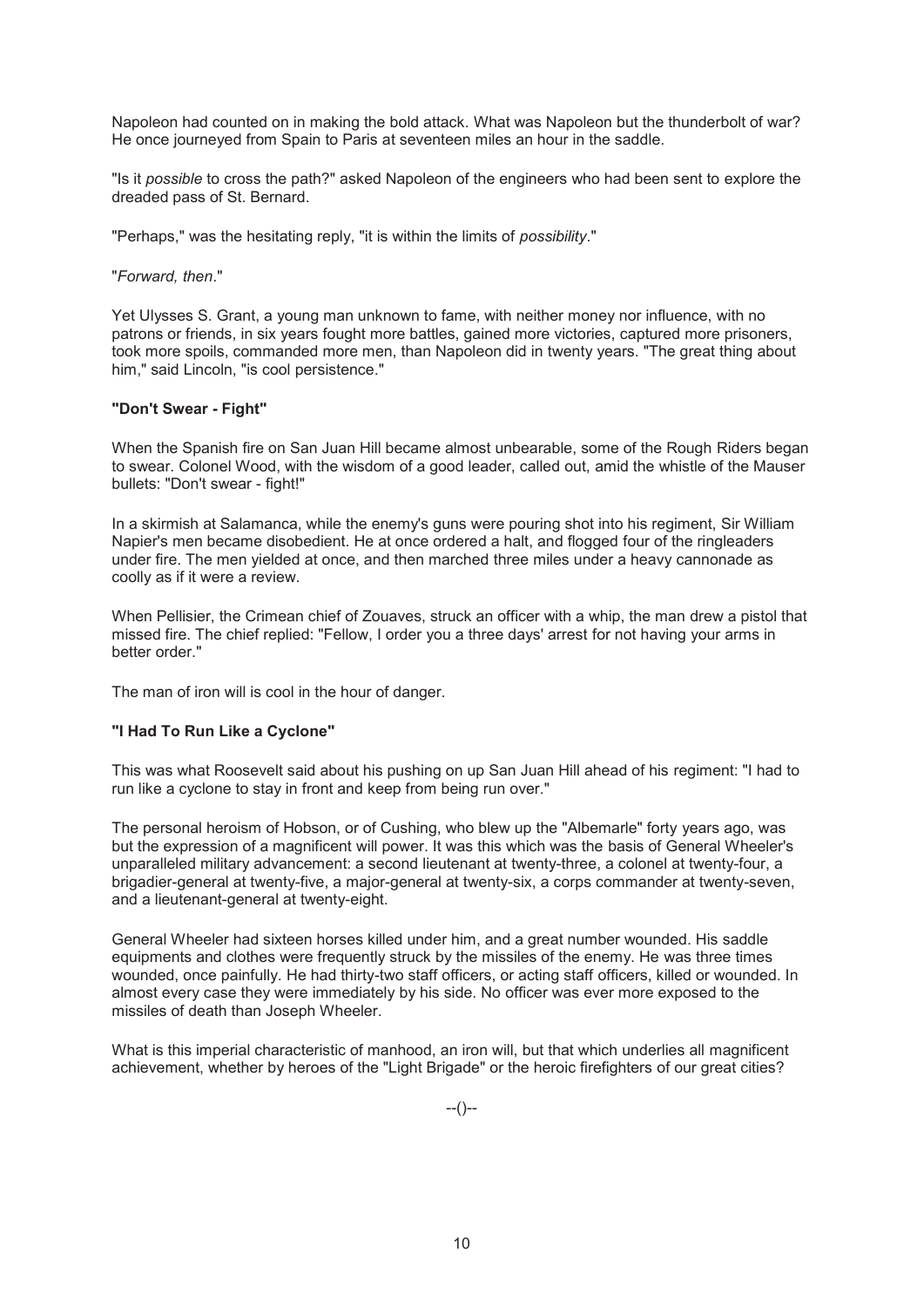# **Will Power in Its Relation to Health and Disease**

**I.** 

There is no doubt that, as a rule, great decision of character is usually accompanied by great constitutional firmness. Men who have been noted for great firmness of character have usually been strong and robust. As a rule it is the strong physical man who carries weight and conviction. Take, as an example, William the Conqueror, as he is pictured by Green in his history:

"The very spirit of the sea-robbers from whom he sprang seemed embodied in his gigantic form, his enormous strength, his savage countenance, his desperate bravery. No other knight under heaven, his enemies confessed, was William's peer. No other man could bend William's bow. His mace crashed through a ring of English warriors to the foot of the standard. He rose to his greatest heights in moments when other men despaired. No other man who ever sat upon the throne of England was this man's match."

Or, take Webster. Sydney Smith said: "Webster is a living lie; because no man on earth can be as great as he looks." Carlyle said of him: "One would incline at sight to back him against the world." His very physique was eloquent. Men yielded their wills to his at sight.

The great prizes of life ever fall to the robust, the stalwart, the strong,--not to a huge muscle or powerful frame necessarily, but to a strong vitality, a great nervous energy. It is the Lord Broughams, working almost continuously one hundred and forty-four hours; it is the Napoleons, twenty hours in the saddle; it is the Franklins, camping out in the open air at seventy; it is the Gladstones, firmly grasping the helm of the ship of state at eighty-four, tramping miles every day, and chopping down huge trees at eighty-five,--who accomplish the great things of life.

To prosper you must improve your brain power; and nothing helps the brain more than a healthy body. The race of to-day is only to be won by those who will study to keep their bodies in such good condition that their minds are able and ready to sustain that high pressure on memory and mind, which our present fierce competition engenders. It is health rather than strength that is now wanted. Health is essentially the requirement of our time to enable us to succeed in life. In all modern occupations--from the nursery to the school, from the school to the shop or world beyond--the brain and nerve strain go on, continuous, augmenting, and intensifying.

As a rule physical vigor is the condition of a great career. Stonewall Jackson, early in life, determined to conquer every weakness he had, physical, mental, and moral. He held all of his powers with a firm hand. To his great self-discipline and self-mastery he owed his success. So determined was he to harden himself to the weather that he could not be induced to wear an overcoat in winter. "I will not give in to the cold," he said. For a year, on account of dyspepsia, he lived on buttermilk and stale bread, and wore a wet shirt next his body because his doctor advised it, although everybody else ridiculed the idea. This was while he was professor at the Virginia Military Institute. His doctor advised him to retire at nine o'clock; and, no matter where he was, or who was present, he always sought his bed on the minute. He adhered rigidly through life to this stern system of discipline. Such self-training, such self-conquest, gives one great power over others. It is equal to genius itself.

"I can do nothing," said Grant, "without nine hours' sleep." What else is so grand as to stand on life's threshold, fresh, young, hopeful, with a consciousness of power equal to any emergency,--a master of the situation? The glory of a young man is his strength.

Our great need of the world to-day is for men and women who are good animals. To endure the strain of our concentrated civilization, the coming man and woman must have an excess of animal spirits. They must have a robustness of health. Mere absence of disease is not health. It is the overflowing fountain, not the one half full, that gives life and beauty to the valley below. Only he is healthy who exults in mere animal existence; whose very life is a luxury; who feels a bounding pulse throughout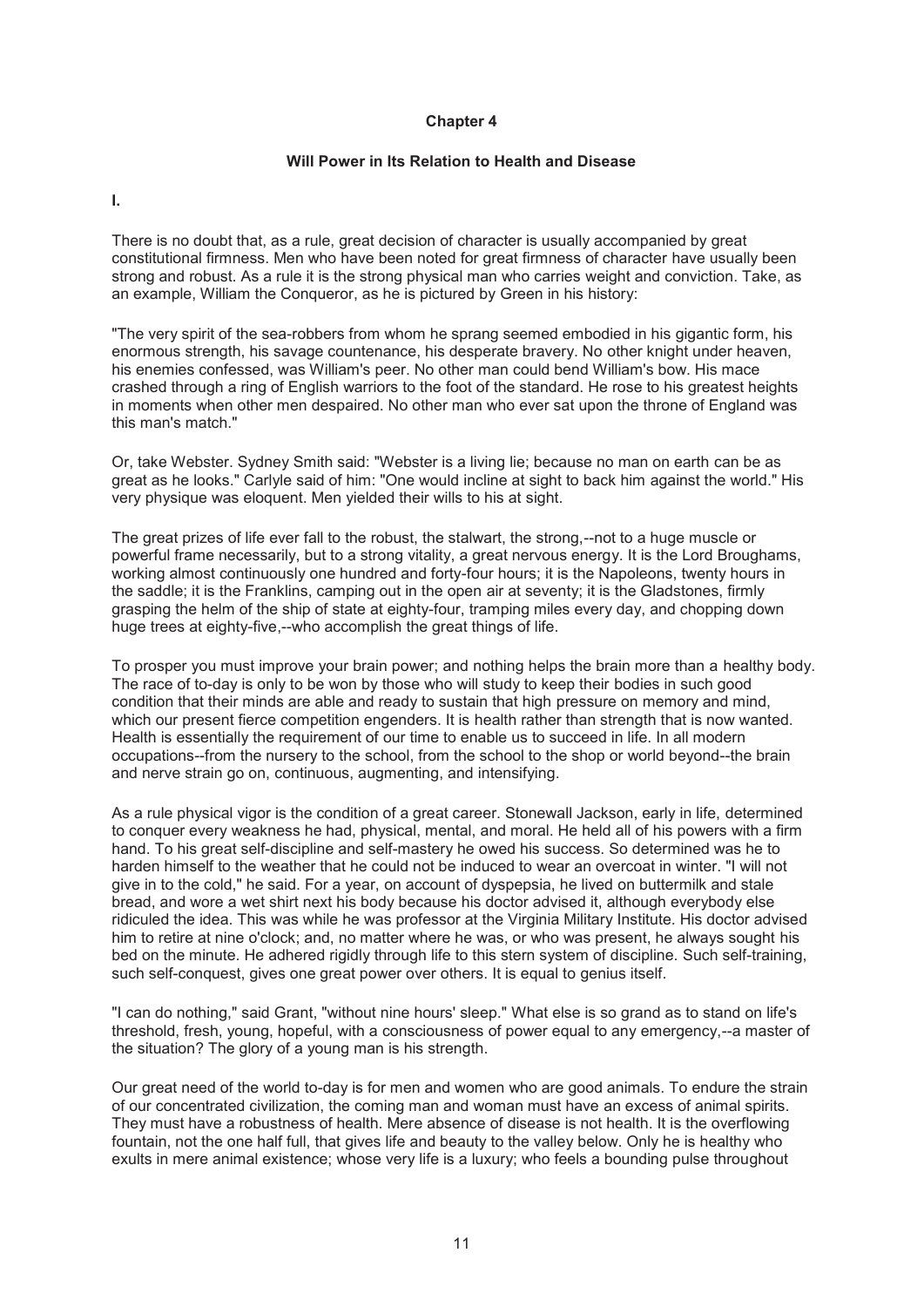his body; who feels life in every limb, as dogs do when scouring over the field, or as boys do when gliding over fields of ice.

**II.** 

Yet in spite of all this, in defiance of it, we know that an iron will is often triumphant in the contest with physical infirmity.

"Brave spirits are a balsam to themselves: There is a nobleness of mind that heals Wounds beyond salves."

"One day," said a noted rope-walker, "I signed an agreement to wheel a barrow along a rope on a given day. A day or two before I was seized with lumbago. I called in my medical man, and told him I must be cured by a certain day; not only because I should lose what I hoped to earn, but also forfeit a large sum. I got no better, and the doctor forbade my getting up. I told him, 'What do I want with your advice? If you cannot cure me, of what good is your advice?' When I got to the place, there was the doctor protesting I was unfit for the exploit. I went on, though I felt like a frog with my back. I got ready my pole and my barrow, took hold of the handles and wheeled it along the rope as well as I ever did. When I got to the end I wheeled it back again, and when this was done I was a frog again. What made me that I could wheel the barrow? It was my reserve will."

"What does he know," asks the sage, "who has not suffered?" Did not Schiller produce his greatest tragedies in the midst of physical suffering almost amounting to torture?

Handel was never greater than when, warned by palsy of the approach of death, and struggling with distress and suffering, he sat down to compose the great works which have made his name immortal in music. Beethoven was almost totally deaf and burdened with sorrow when he produced his greatest works. Milton writing "Who best can suffer, best can do," wrote at his best when in feeble health, and when poor and blind.

"... Yet I argue not Against Heaven's hand or will, nor bate a jot Of heart or hope; but still bear up and steer Right onward."

The Rev. William H. Milburn, who lost his sight when a child, studied for the ministry, and was ordained before he attained his majority. He has written half a dozen books, among them a very careful history of the Mississippi Valley. He has long been chaplain of the lower house of Congress.

Blind Fanny Crosby, of New York, was a teacher of the blind for many years. She has written nearly three thousand hymns, among which are: "Pass Me not, O Gentle Saviour," "Rescue the Perishing," "Saviour More than Life to Me," and "Jesus keep Me near the Cross."

"The truest help we can render one who is afflicted," said Bishop Brooks, "is not to take his burden from him, but to call out his best energy, that he may be able to bear."

What a mighty will Darwin had! He was in continual ill health. He was in constant suffering. His patience was marvellous. No one but his wife knew what he endured. "For forty years," says his son, "he never knew one day of health;" yet during those forty years he unremittingly forced himself to do the work from which the mightiest minds and the strongest constitutions would have shrunk. He had a wonderful power of sticking to a subject. He used almost to apologize for his patience, saying that he could not bear to be beaten, as if it were a sign of weakness.

Bulwer advises us to refuse to be ill, never to tell people we are ill, never to own it ourselves. Illness is one of those things which a man should resist on principle. Do not dwell upon your ailments nor study your symptoms. Never allow yourself to be convinced that you are not complete master of yourself.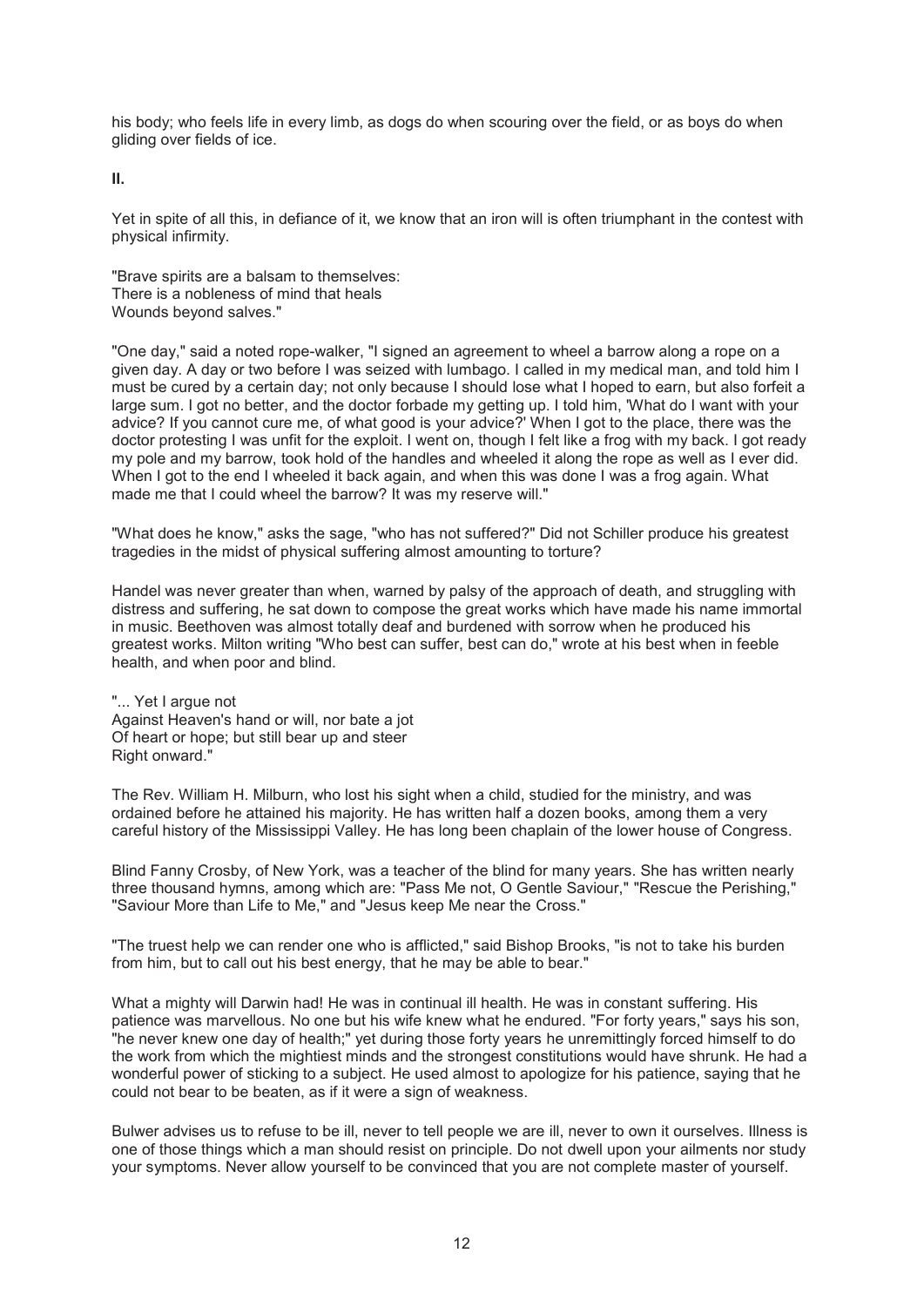Stoutly affirm your own superiority over bodily ills. We should keep a high ideal of health and harmony constantly before the mind.

Is not the mind the natural protector of the body? We cannot believe that the Creator has left the whole human race entirely at the mercy of only about half a dozen specific drugs which always act with certainty. There is a divine remedy placed within us for many of the ills we suffer. If we only knew how to use this power of will and mind to protect ourselves, many of us would be able to carry youth and cheerfulness with us into the teens of our second century. The mind has undoubted power to preserve and sustain physical youth and beauty, to keep the body strong and healthy, to renew life, and to preserve it from decay, many years longer than it does now. The longest-lived men and women have, as a rule, been those who have attained great mental and moral development. They have lived in the upper region of a higher life, beyond the reach of much of the jar, the friction, and the discords which weaken and shatter most lives.

Every physician knows that courageous people, with indomitable will, are not half as likely to contract contagious diseases as the timid, the vacillating, the irresolute. A thoughtful physician once assured a friend that if an express agent were to visit New Orleans in the yellow-fever season, having forty thousand dollars in his care, he would be in little danger of the fever so long as he kept possession of the money. Let him once deliver that into other hands, and the sooner he left the city the better.

Napoleon used to visit the plague hospitals even when the physicians dreaded to go, and actually put his hands upon the plague-stricken patients. He said the man who was not afraid could vanish the plague. A will power like this is a strong tonic to the body. Such a will has taken many men from apparent death-beds, and enabled them to perform wonderful deeds of valor. When told by his physicians that he must die, Douglas Jerrold said: "And leave a family of helpless children? I won't die." He kept his word, and lived for years.

 $-(-)$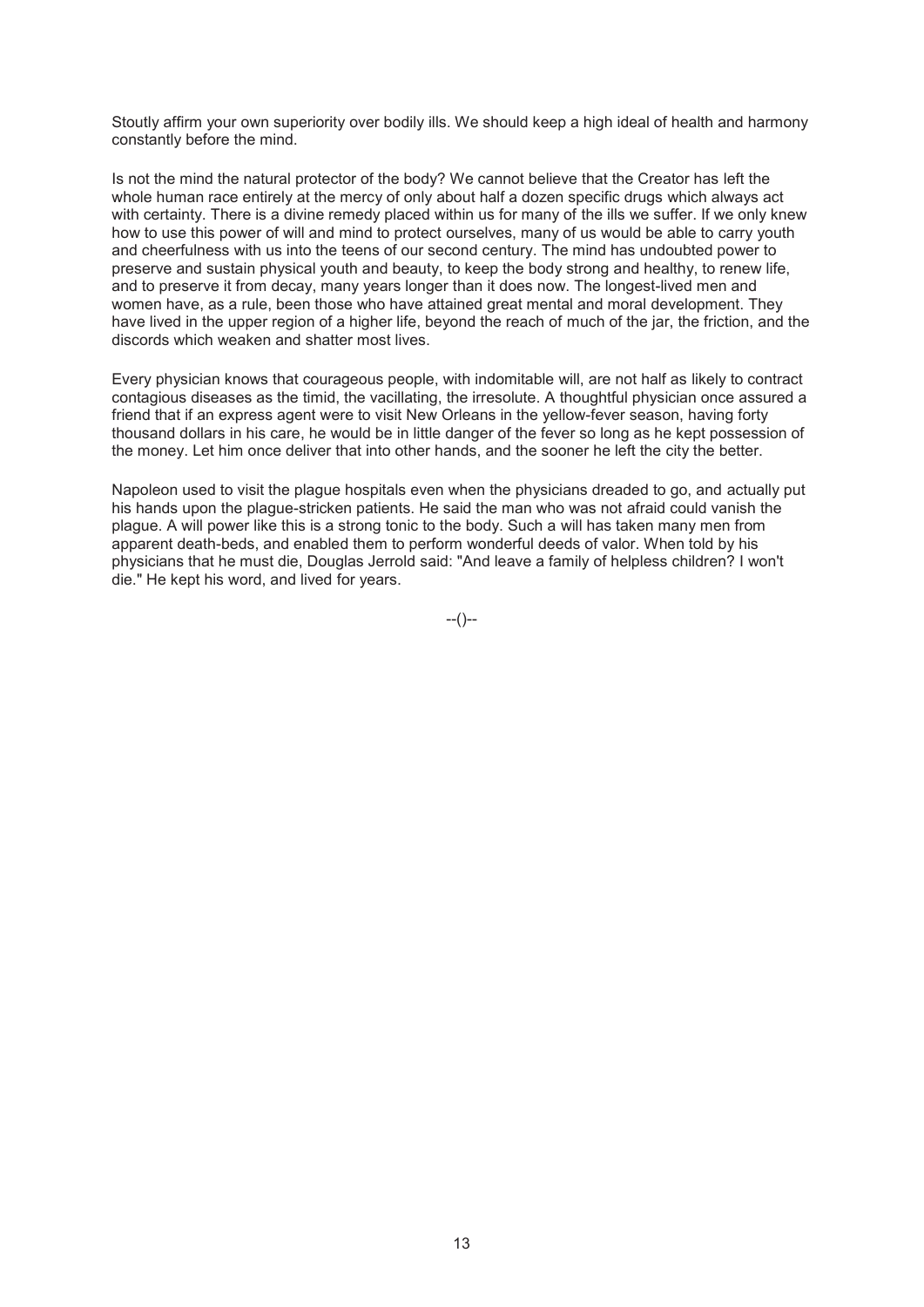# **The Romance of Achievement under Difficulties**

What doth the poor man's son inherit? Stout muscles, and a sinewy heart, A hardy frame, a hardier spirit! King of two hands he does his part In every useful toil and art: A heritage it seems to me, A king might wish to hold in fee. *Lowell*.

Has not God given every man a capital to start with? Are we not born rich? He is rich who has good health, a sound body, good muscles; he is rich who has a good head, a good disposition, a good heart; he is rich who has two good hands, with five chances on each. Equipped? Every man is equipped as only God could equip him. What a fortune he possesses in the marvellous mechanism of his body and mind. It is individual effort that has achieved everything worth achieving.

# **The Fun of the Little Game**

A big Australian, six feet four, James Tyson, died not long since, with a property of \$25,000,000, who began life as a farm hand. Tyson cared little for money. He used to say of it:

"I shall just leave it behind me when I go. I shall have done with it then, and it will not concern me afterwards. But," he would add, with a characteristic semi-exultant snap of the fingers, "the money is nothing. It was the little game that was the fun."

Being asked, "What was the little game?" he replied with an energy of concentration peculiar to him: "*Fighting the desert*. That has been my work. I have been fighting the desert all my life, and I have won. I have put water where was no water, and beef where was no beef. I have put fences where there were no fences, and roads where there were no roads. Nothing can undo what I have done, and millions will be happier for it after I am long dead and forgotten."

Has not self-help accomplished about all the great things of the world? How many young men falter, faint, and dally with their purpose because they have no capital to start with, and wait and wait for some good luck to give them a lift. But success is the child of drudgery and perseverance. It cannot be coaxed or bribed; pay the price, and it is yours. A constant struggle, a ceaseless battle to bring success from inhospitable surroundings, is the price of all great achievements.

#### **Conquerors of Fortune**

Benjamin Franklin had this tenacity of purpose in a wonderful degree. When he started in the printing business in Philadelphia, he carried his material through the streets on a wheelbarrow. He hired one room for his office, work-room, and sleeping-room. He found a formidable rival in the city and invited him to his room. Pointing to a piece of bread from which he had just eaten his dinner, he said:

"Unless you can live cheaper than I can, you cannot starve me out."

It was so that he proved the wisdom of Edmund Burke's saying, that "He that wrestles with us strengthens our nerves, and sharpens our skill: our antagonist is our helper."

The poor and friendless lad, George Peabody, weary, footsore, and hungry, called at a tavern in Concord, N.H., and asked to be allowed to saw wood for lodging and breakfast.

Yet he put in work for everything he ever received, and out-matched the poverty of early days.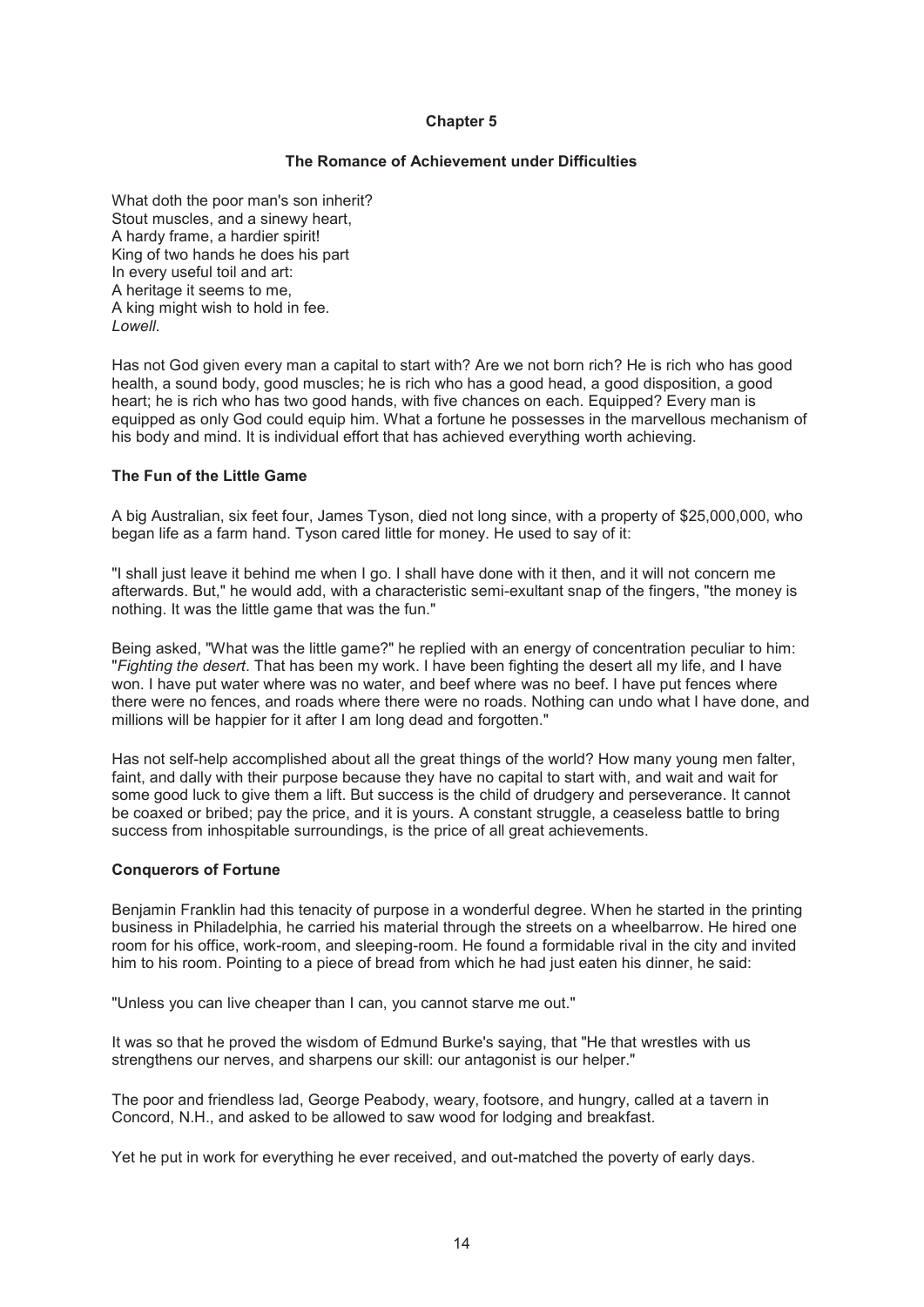Gideon Lee could not even get shoes to wear in winter, when a boy, but he went to work barefoot in the snow. He made a bargain with himself to work sixteen hours a day. He fulfilled it to the letter, and when from interruption he lost time, he robbed himself of sleep to make it up. He became a wealthy merchant of New York, mayor of the city, and a member of Congress.

# **Commercial Courage**

The business affairs of a gentleman named Rouss were once in a complicated condition, owing to his conflicting interests in various states, and he was thrown into prison. While confined he wrote on the walls of his cell:

"I am forty years of age this day. When I am fifty, I shall be worth half a million; and by the time I am sixty, I shall be worth a million dollars."

He lived to accumulate more than three million dollars.

"The ruin which overtakes so many merchants," says Whipple, "is due not so much to their lack of business talent as to their lack of business nerve."

Cyrus W. Field had retired from business with a large fortune when he became possessed with the idea that by means of a cable laid upon the bottom of the Atlantic Ocean, telegraphic communication could be established between Europe and America. He plunged into the undertaking with all the force of his being. It was an incredibly hard contest: the forests of Newfoundland, the lobby in Congress, the unskilled handling of brakes on his Agamemnon cable, a second and a third breaking of the cable at sea, the cessation of the current in a well-laid cable, the snapping of a superior cable on the Great Eastern--all these availed not to foil the iron will of Field, whose final triumph was that of mental energy in the application of science.

### **Four New York Journalists**

To Horace Greeley, the founder of the "Tribune," I need not allude; his story is or ought to be in every school-book.

James Brooks, once the editor and proprietor of the "Daily Express," and later an eminent congressman, began life as a clerk in a store in Maine, and when twenty-one received for his pay a hogshead of New England rum. He was so eager to go to college that he started for Waterville with his trunk on his back, and when he was graduated he was so poor and plucky that he carried his trunk on his back to the station as he went home.

When James Gordon Bennett was forty years old he collected all his property, three hundred dollars, and in a cellar with a board upon two barrels for a desk, himself his own typesetter, office boy, publisher, newsboy, clerk, editor, proofreader, and printer's devil, he started the "New York Herald." He did this, after many attempts and defeats in trying to follow the routine, instead of doing his own way. Never was any man's early career a better illustration of Wendell Phillips' dictum: "What is defeat? Nothing but education; nothing but the first steps to something better."

Thurlow Weed, who was a journalist for fifty-seven years, strong, sensible, genial, tactful, and of magnificent physique, who did so much to shape public policy in the Empire State, tells a most romantic story of his boyhood:--

"I cannot ascertain how much schooling I got at Catskill, probably less than a year, certainly not a year and a half, and this was when I was not more than five or six years old. I felt a necessity, at an early age, of trying to do something for my own support.

"My first employment was in sugar-making, an occupation to which I became much attached. I now look with great pleasure upon the days and nights passed in the sap-bush. The want of shoes (which, as the snow was deep, was no small privation) was the only drawback upon my happiness. I used,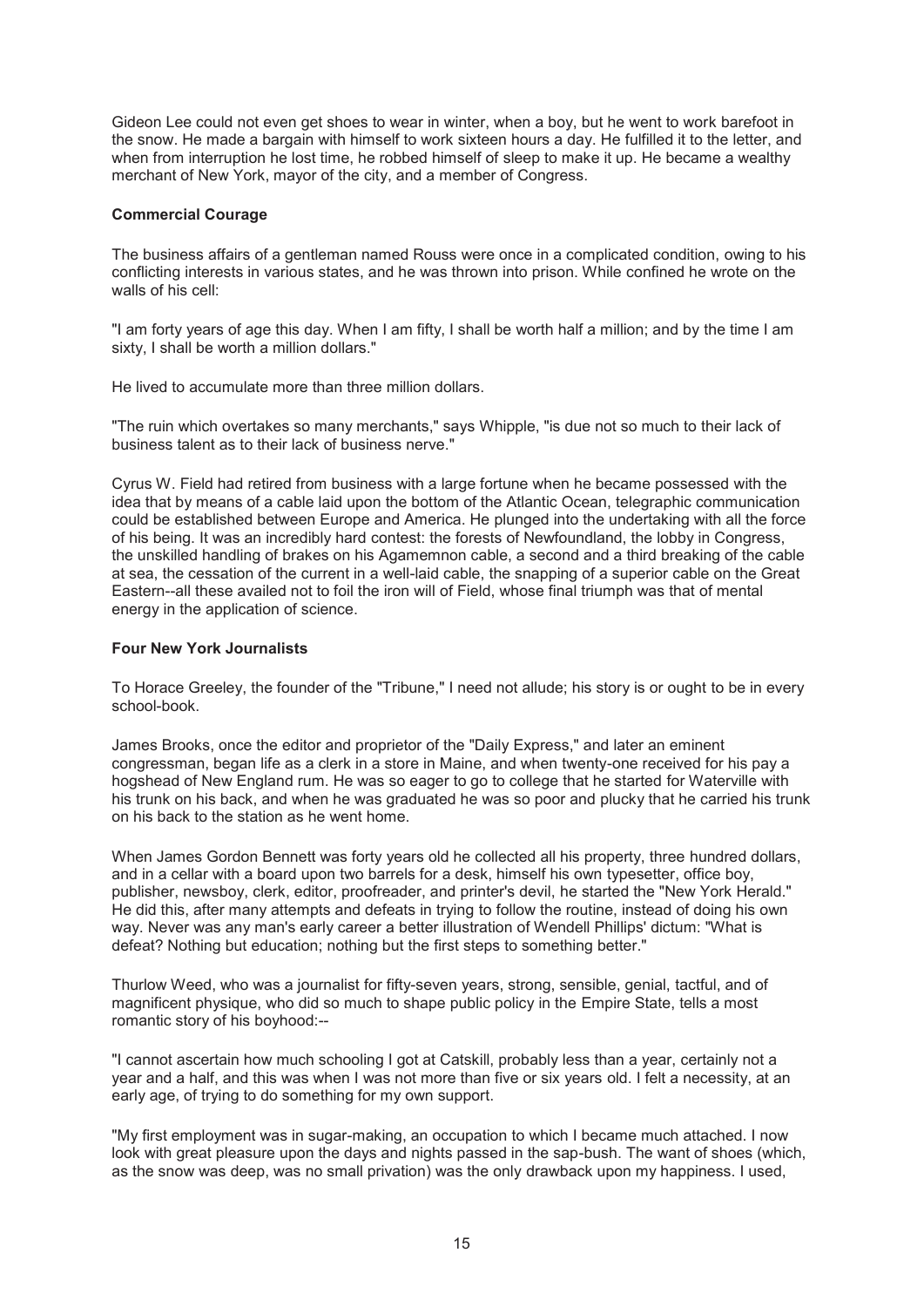however, to tie pieces of an old rag carpet around my feet, and got along pretty well, chopping wood and gathering up sap. But when the spring advanced, and bare ground appeared in spots, I threw off the old carpet encumbrance and did my work barefoot.

"There is much leisure time for boys who are making maple sugar. I devoted this time to reading, when I could obtain books; but the farmers of that period had few or no books, save their Bibles. I borrowed books whenever and wherever I could.

"I heard that a neighbor, three miles off, had borrowed from a still more distant neighbor a book of great interest. I started off, barefoot, in the snow, to obtain the treasure. There were spots of bare ground, upon which I would stop to warm my feet. And there were also, along the road, occasional lengths of log-fence from which the snow had melted, and upon which it was a luxury to walk. The book was at home, and the good people consented, upon my promise that it should be neither torn nor soiled, to lend it to me. In returning with the prize, I was too happy to think of the snow or my naked feet.

"Candles were then among the luxuries, not the necessaries, of life. If boys, instead of going to bed after dark, wanted to read, they supplied themselves with pine knots, by the light of which, in a horizontal position, they pursued their studies. In this manner, with my body in the sugar-house, and my head out of doors, where the fat pine was blazing, I read with intense interest the book I had borrowed, a 'History of the French Revolution.'"

Weed's next earning was in an iron foundry at Onondaga:

"My business was, after a casting, to temper and prepare the molding 'dogs,' myself. This was night and day work. We ate salt pork and rye and Indian bread, three times a day, and slept on straw in bunks. I liked the excitement of a furnace life."

When he went to the "Albany Argus" to learn the printing business he worked from five in the morning till nine at night.

#### **From Humblest Beginnings**

The more difficulties one has to encounter, within and without, the more significant and the higher in inspiration his life will be.--Horace Bushnell.

The story of Weed and of Greeley is not an uncommon one in America. Some of the most eminent men on the globe have struggled with poverty in early life and triumphed over it. The astronomer Kepler, whose name can never die, was kept in constant anxieties; and he told fortunes by astrology for a livelihood, saying that astrology, as the daughter of astronomy, ought to keep her mother. All sorts of service he had to accept; he made almanacs and worked for any one who would pay him.

Linnæus was so poor when getting his education that he had to mend his shoes with folded paper, and often had to beg his meals of his friends.

During the ten years in which he made his greatest discoveries, Isaac Newton could hardly pay two shillings a week to the Royal Society of which he was a member. Some of his friends wanted to get him excused from this payment, but he would not allow them to act.

Humphry Davy had but a slender chance to acquire great scientific knowledge, yet he had true mettle in him, and he made even old pans, kettles, and bottles contribute to his success, as he experimented and studied in the attic of the apothecary store where he worked.

George Stephenson was one of eight children whose parents were so poor that all lived in a single room. George had to watch cows for a neighbor, but he managed to get time to make engines of clay, with hemlock sticks for pipes. At seventeen he had charge of an engine, with his father for fireman. He could neither read nor write, but the engine was his teacher, and he a faithful student. While the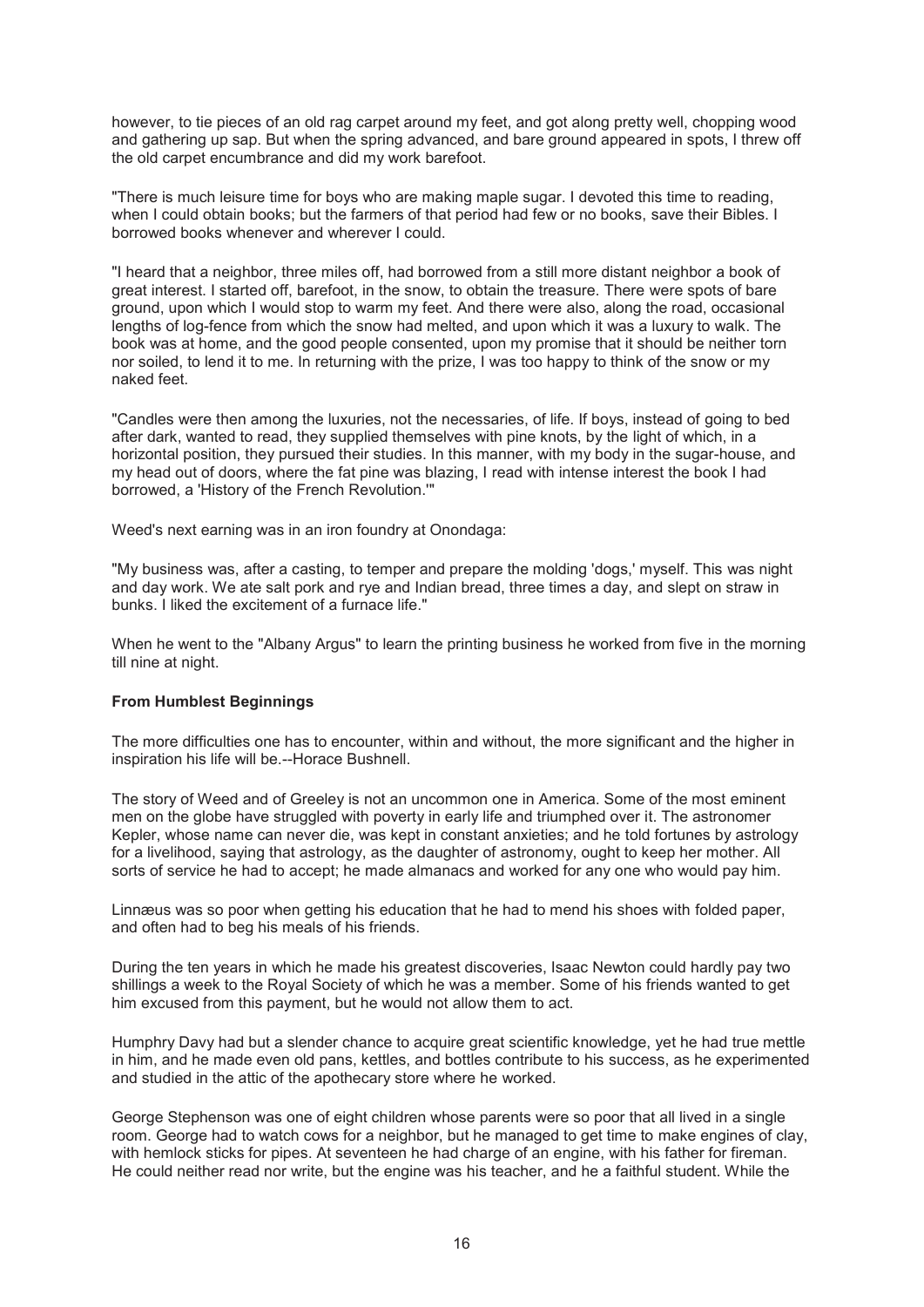other hands were playing games or loafing in liquor shops during the holidays, George was taking his machine to pieces, cleaning it, studying it, and making experiments in engines. When he had become famous as a great inventor of improvements in engines, those who had loafed and played called him lucky.

It was by steadfastly keeping at it, by indomitable will power, that these men won their positions in life.

"We rise by the things that are under our feet; By what we have mastered of good or gain."

# **Talent in Tatters**

Among the companions of Sir Joshua Reynolds, while he was studying his art at Rome, was a fellowpupil of the name of Astley. They made an excursion, with some others, on a sultry day, and all except Astley took off their coats. After several taunts he was persuaded to do the same, and displayed on the back of his waistcoat a foaming waterfall.

Distress had compelled him to patch his clothes with one of his own landscapes.

James Sharpies, the celebrated blacksmith artist of England, was very poor, but he often rose at three o'clock to copy books he could not buy. He would walk eighteen miles to Manchester and back after a hard day's work, to buy a shilling's worth of artist's materials. He would ask for the heaviest work in the blacksmith shop, because it took a longer time to heat at the forge, and he could thus have many spare minutes to study the precious book, which he propped up against the chimney. He was a great miser of spare moments, and used every one as though he might never see another. He devoted his leisure hours for five years to that wonderful production, "The Forge," copies of which are to be seen in many a home. It was by one unwavering aim, carried out by an iron will, that he wrought out his life triumph.

"That boy will beat me one day," said an old painter as he watched a little fellow named Michael Angelo making drawings of pot and brushes, easel and stool, and other articles in the studio. The barefoot boy did persevere until he had overcome every difficulty and become the greatest master of art the world has known. Although Michael Angelo made himself immortal in three different occupations,--and his fame might well rest upon his dome of St. Peter as an architect, upon his "Moses" as a sculptor, or upon his "Last Judgment" as a painter,--yet we find by his correspondence, now in the British Museum, that when he was at work on his colossal bronze statue of Pope Julius II., he was so poor that he could not have his younger brother come to visit him at Bologna, because he had but one bed in which he and three of his assistants slept together. Yet

"The star of an unconquered will Arose in his breast, Serene, and resolute and still, And calm and self-possessed."

# **Concentrated Energy**

The struggles and triumphs of those who are bound to win is a never-ending tale. Nor will the procession of enthusiastic workers cease so long as the globe is turning on its axle.

Say what we will of genius, specialized in a hundred callings, yet the fact remains that no amount of genius has ever availed upon the earth unless enforced by will power to overcome the obstacles that hedge about every one who would rise above the circumstances in which he was born, or become greater than his calling. Was not Virgil the son of a porter, Horace of a shopkeeper, Demosthenes of a cutler, Milton of a money scrivener, Shakespeare of a wool stapler, and Cromwell of a brewer? THURLOW WEED,

American Journalist and Politician. *b. Cairo, N.Y., 1797; d. New York, 1882*.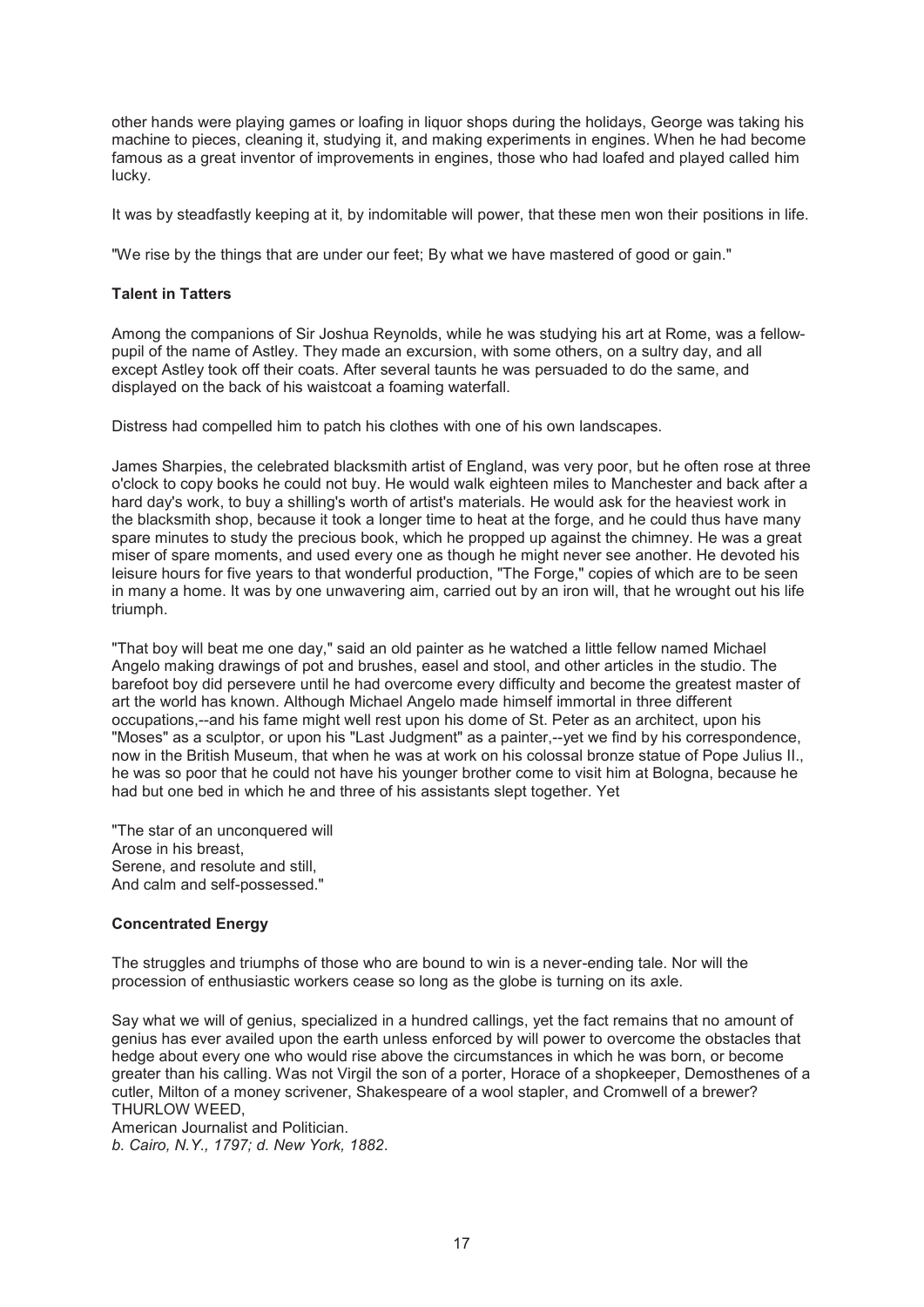Ben Jonson, when following his trade of a mason, worked on Lincoln's Inn in London with trowel in hand and a book in his pocket. Joseph Hunter was a carpenter in youth, Robert Burns a plowman, Keats a druggist, Thomas Carlyle and Hugh Miller masons.

Dante and Descartes were soldiers. Cardinal Wolsey, Defoe, and Kirke White were butchers' sons. Faraday was the son of a hostler, and his teacher, Humphry Davy, was an apprentice to an apothecary. Kepler was a waiter boy in a German hotel, Bunyan a tinker, Copernicus the son of a Polish baker. They rose by being greater than their callings, as Arkwright rose above mere barbering, Bunyan above tinkering, Wilson above shoemaking, Lincoln above rail-splitting, and Grant above tanning. By being first-class barbers, tinkers, shoemakers, rail-splitters, tanners, they acquired the power which enabled them to become great inventors, authors, statesmen, generals. John Kay, the inventor of the fly-shuttle, James Hargreaves, who introduced the spinning-jenny, and Samuel Compton, who originated mule-spinning, were all artisans, uneducated and poor, but were endowed with natural faculties which enabled them to make a more enduring impression upon the world than anything that could have been done by the mere power of scholarship or wealth.

It cannot be said of any of these great names that their individual courses in life would have been what they were, had there been lacking a superb will power resistless as the tide to bear them upward and onward.

Let Fortune empty her whole quiver on me, I have a soul that, like an ample shield, Can take in all, and verge enough for more; Fate was not mine, nor am I Fate's: Souls know no conquerors. *Dryden*.

--()--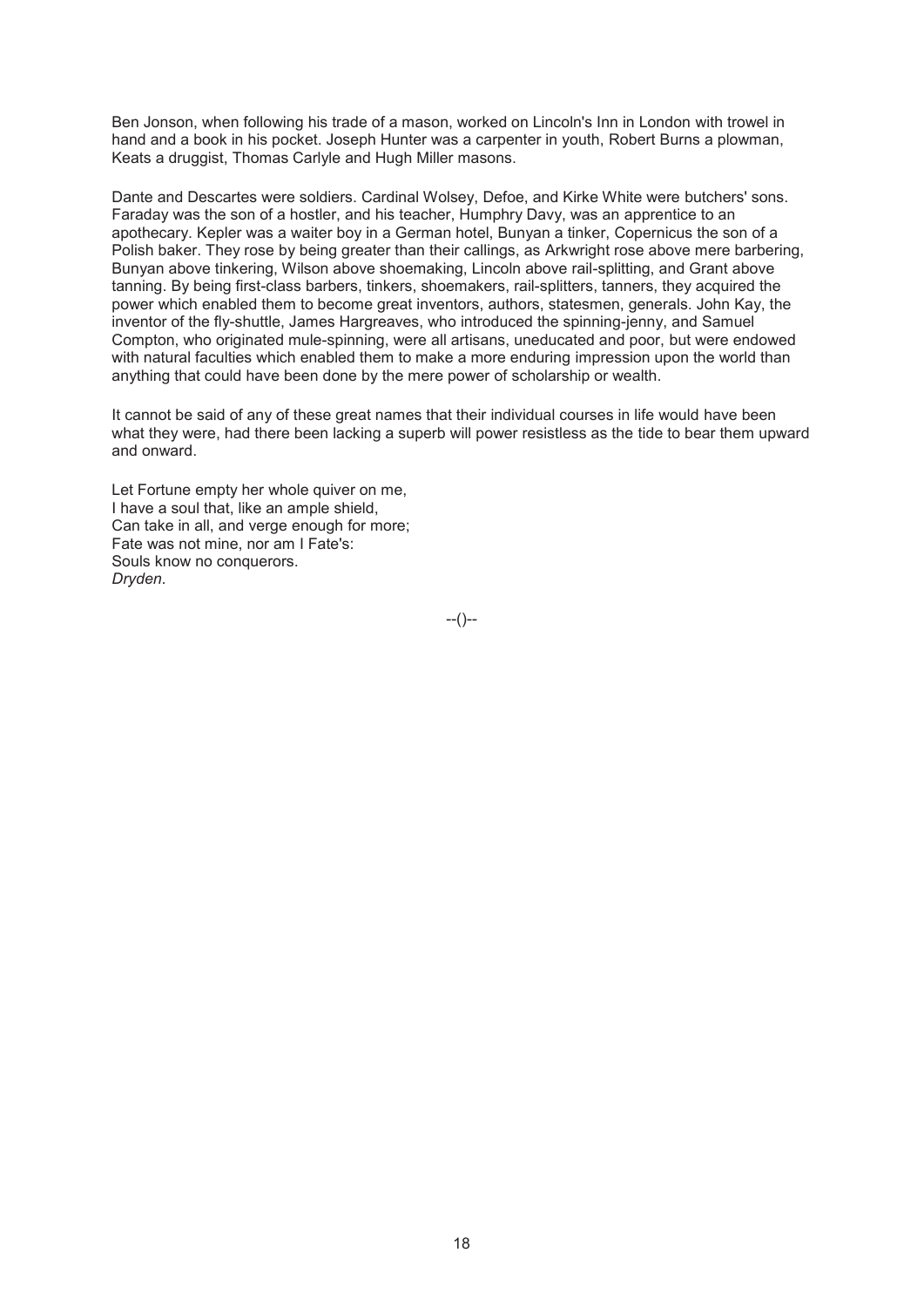### **Staying Power**

"Never give up, there are chances and changes, Helping the hopeful, a hundred to one; And, through the chaos, High Wisdom arranges Ever success, if you'll only hold on. Never give up; for the wisest is boldest, Knowing that Providence mingles the cup, And of all maxims, the best, as the oldest, Is the stern watchword of 'Never give up!'" Be firm; one constant element of luck Is genuine, solid, old Teutonic pluck. *Holmes*.

Success in most things depends on knowing how long it takes to succeed.--*Montesquieu*.

The power to hold on is characteristic of all men who have accomplished anything great; they may lack in some other particular, have many weaknesses or eccentricities, but the quality of persistence is never absent from a successful man. No matter what opposition he meets or what discouragement overtakes him, drudgery cannot disgust him, obstacles cannot discourage him, labor cannot weary him; misfortune, sorrow, and reverses cannot harm him. It is not so much brilliancy of intellect, or fertility of resource, as persistency of effort, constancy of purpose, that makes a great man. Those who succeed in life are the men and women who keep everlastingly at it, who do not believe themselves geniuses, but who know that if they ever accomplish anything they must do it by determined and persistent industry.

Audubon after years of forest life had two hundred of his priceless drawings destroyed by mice.

"A poignant flame," he relates, "pierced my brain like an arrow of fire, and for several weeks I was prostrated with fever. At length physical and moral strength awoke within me. Again I took my gun, my game-bag, my portfolio, and my pencils, and plunged once more into the depths of the forests."

All are familiar with the misfortune of Carlyle while writing his "History of the French Revolution." After the first volume was ready for the press, he loaned the manuscript to a neighbor, who left it lying on the floor, and the servant girl took it to kindle the fire. It was a bitter disappointment, but Carlyle was not the man to give up. After many months of poring Over hundreds of volumes of authorities and scores of manuscripts, he reproduced that which had burned in a few minutes.

#### **Proceed, and Light Will Dawn**

The slightest acquaintance with literary history would bring to light a multitude of heroes of poverty or misfortune, of men and women perplexed and disheartened, who have yet aroused themselves to new effort at every new obstacle.

It is related by Arago that he found under the cover of a text book he was binding a short note from D'Alembert to a student:

"Go on, sir, go on. The difficulties you meet with will resolve themselves as you advance. Proceed; and light will dawn, and shine with increasing clearness on your path."

"That maxim," said Arago, "was my greatest master in mathematics."

Had Balzac been easily discouraged he would have hesitated at the words of warning given by his father: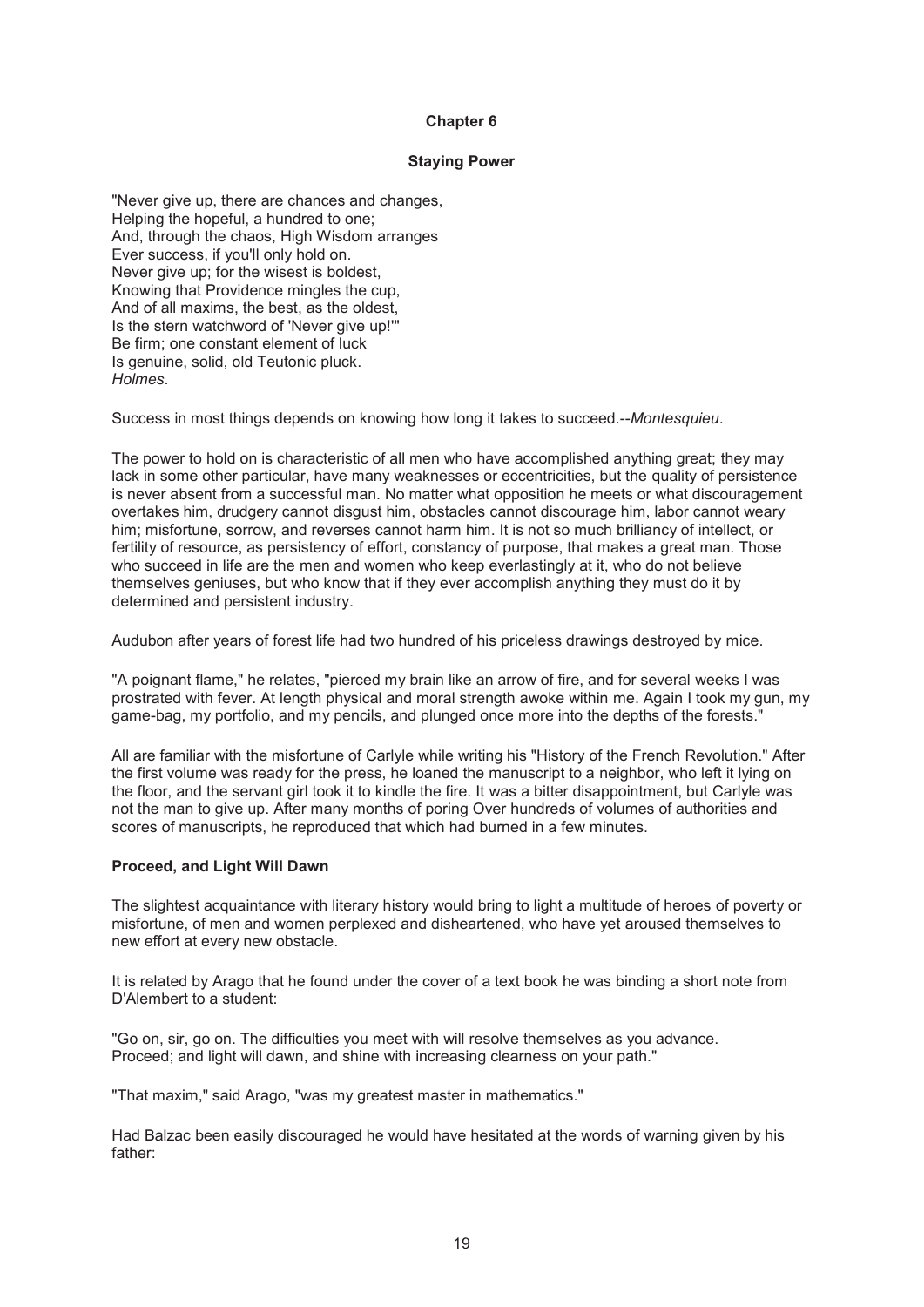"Do you know that in literature a man must be either a king or a beggar?"

"Very well," was the reply, "*I will be a king*."

His parents left him to his fate in a garret. For ten years he fought terrible battles with hardship and poverty, but won a great victory at last. He won it after producing forty novels that did not win.

Zola's early manhood witnessed a bitter struggle against poverty and deprivation. Until twenty he was a spoiled child; but, on his father's death, he and his mother began the battle of life in Paris. Of his dark time, Zola himself says:

"Often I went hungry for so long, that it seemed as if I must die. I scarcely tasted meat from one month's end to another, and for two days I lived on three apples. Fire, even on the coldest nights, was an undreamed-of luxury; and I was the happiest man in Paris when I could get a candle, by the light of which I might study at night."

Samuel Johnson's bare feet at Oxford showed through the holes in his shoes, yet he threw out at his window the new pair that some one left at his door. He lived for a time in London on nine cents a day. For thirteen years he had a hard struggle with want. John Locke once lived on bread and water in a Dutch garret, and Heyne slept many a night on a barn floor with only a book for his pillow. It was to poverty as a thorn urging the breast of Harriet Martineau that we owe her writings.

There are no more interesting pages in biography than those which record how Emerson, as a child, was unable to read the second volume of a certain book, because his widowed mother could not afford the amount (five cents) necessary to obtain it from the circulating library.

"Poor fellow!" said Emerson, as he looked at his delicately-reared little son, "how much he loses by not having to go through the hard experiences I had in my youth."

It was through the necessity laid upon him to earn that Emerson made his first great success in life as a teacher. "I know," he said, "no such unquestionable badge and ensign of a sovereign mind as that tenacity of purpose, which, through all change of companions or parties or fortunes, changes never, bates no jot of heart or hope, but wearies out opposition and arrives at its port."

#### **"She Can Never Succeed"**

Louisa Alcott earned two hundred thousand dollars by her pen. Yet, when she was first dreaming of her power, her father handed her a manuscript one day that had been rejected by Mr. Fields, editor of the "Atlantic," with the message:

"Tell Louisa to stick to her teaching; she can never succeed as a writer."

"Tell him I *will* succeed as a writer, and some day I shall write for the 'Atlantic.'"

Not long after she wrote for the "Atlantic" a poem that Longfellow attributed to Emerson.

And there came a time when she wrote in her diary:

"Twenty years ago I resolved to make the family independent if I could. At forty, that is done. Debts all paid, even the outlawed ones, and we have enough to be comfortable. It has cost me my health, perhaps."

# **"I Trample On Impossibilities"**

So it was said by Lord Chatham. "Why," asked Mirabeau, "should we call ourselves men, unless it be to succeed in everything everywhere?"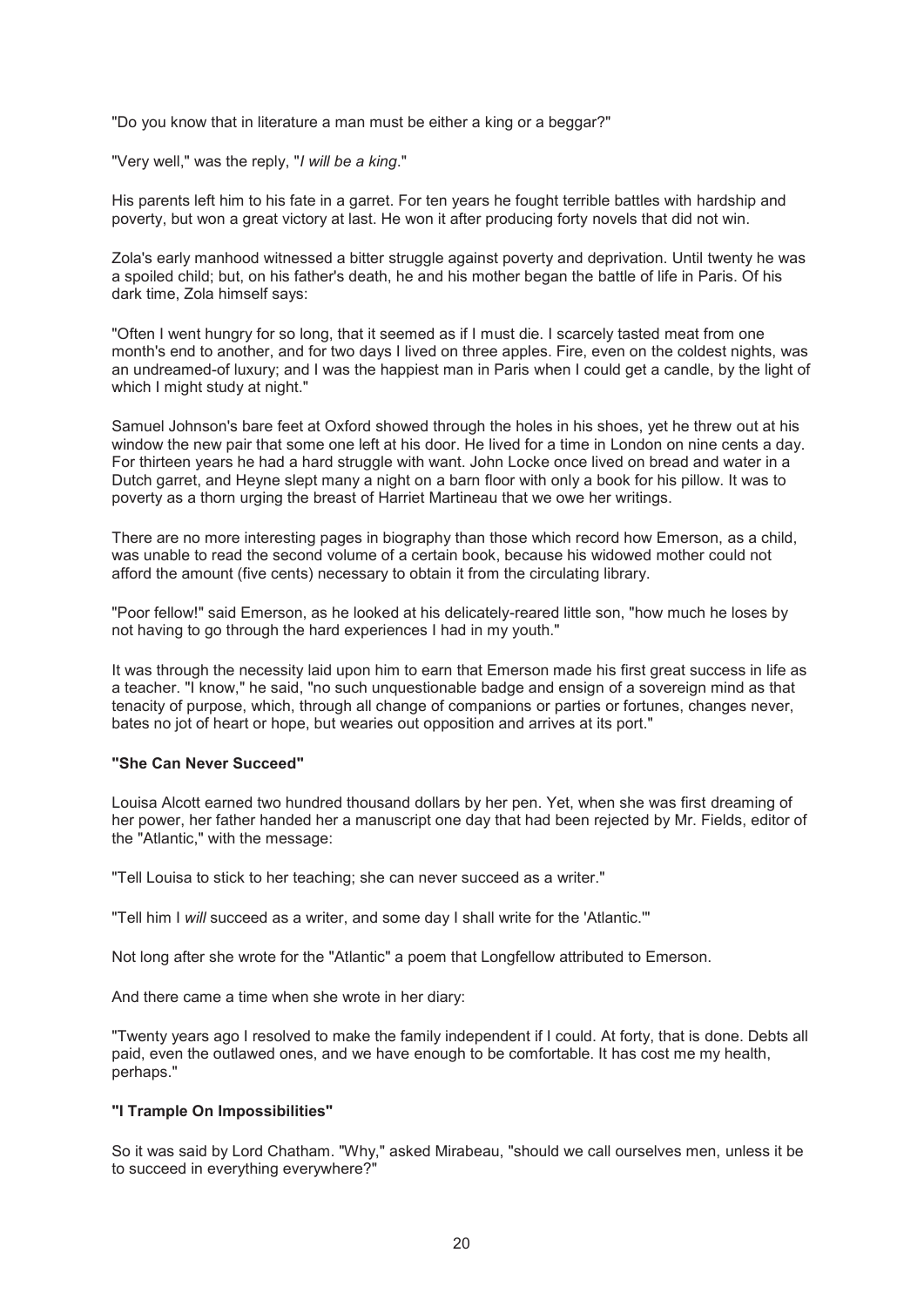"It is all very well," said Charles J. Fox, "to tell me that a young man has distinguished himself by a brilliant first speech. He may go on satisfied with his first triumph; but show me a young man who has not succeeded at first, and has then gone on, and I will back that man to do better than those who succeeded at the first trial." Cobden broke down completely the first time he appeared on a platform in Manchester, and the chairman apologized for him; but he did not give up speaking until every poor man in England had a larger, better, and cheaper loaf. Young Disraeli sprung from a hated and persecuted race, pushed his way up through the middle classes and upper classes, until he stood self-poised upon the topmost round of political and social power. At first he was scoffed at, ridiculed, rebuffed, hissed from the House of Commons; he simply said, "The time will come when you will hear me." The time did come, and he swayed the sceptre of England for a quarter of a century.

How massive was the incalculable reserve power of Lincoln as a youth; or of President Garfield, wood-chopper, bell-ringer, and sweeper-general in college!

# **Persistent Purpose**

We hear a great deal of talk about genius, talent, luck, chance, cleverness, and fine manners playing a large part in one's success. Leaving out luck and chance, all these elements are important factors. Yet the possession of any or all of them, unaccompanied by a definite aim, a determined purpose, will not insure success. Men drift into business.

They drift into society. They drift into politics. They drift into what they fondly and but vainly imagine is religion. If winds and tides are favorable, all is well; if not, all is wrong.

Stalker says: "Most men merely drift through life, and the work they do is determined by a hundred different circumstances; they might as well be doing anything else, or they would prefer to be doing nothing at all." Yet whatever else may have been lacking in the giants of the race, the men who have been conspicuously successful have all had one characteristic in common--doggedness and persistence of purpose.

It does not matter how clever a youth may be, whether he leads his class in college or outshines all the other boys in his community, he will never succeed if he lacks this essential of determined persistence. Many men who might have made brilliant musicians, artists, teachers, lawyers, able physicians or surgeons, in spite of predictions to the contrary, have fallen short of success because deficient in this quality.

Persistency of purpose is a power. It creates confidence in others. Everybody believes in the determined man. When he undertakes anything his battle is half won, because not only he himself, but every one who knows him, believes that he will accomplish whatever he sets out to do. People know that it is useless to oppose a man who uses his stumbling-blocks as stepping-stones; who is not afraid of defeat; who never, in spite of calumny or criticism, shrinks from his task; who never shirks responsibility; who always keeps his compass pointed to the north star of his purpose, no matter what storms may rage about him.

The persistent man never stops to consider whether he is succeeding or not. The only question with him is how to push ahead, to get a little farther along, a little nearer his goal. Whether it lead over mountains, rivers, or morasses, he must reach it. Every other consideration is sacrificed to this one dominant purpose.

The success of a dull or average youth and the failure of a brilliant one is a constant surprise in American history. But if the different cases are closely analyzed we shall find that the explanation lies in the staying power of the seemingly dull boy, the ability to stand firm as a rock under all circumstances, to allow nothing to divert him from his purpose.

#### **Three Necessary Things**

"Three things are necessary," said Charles Sumner, "first, backbone; second, backbone; third, backbone."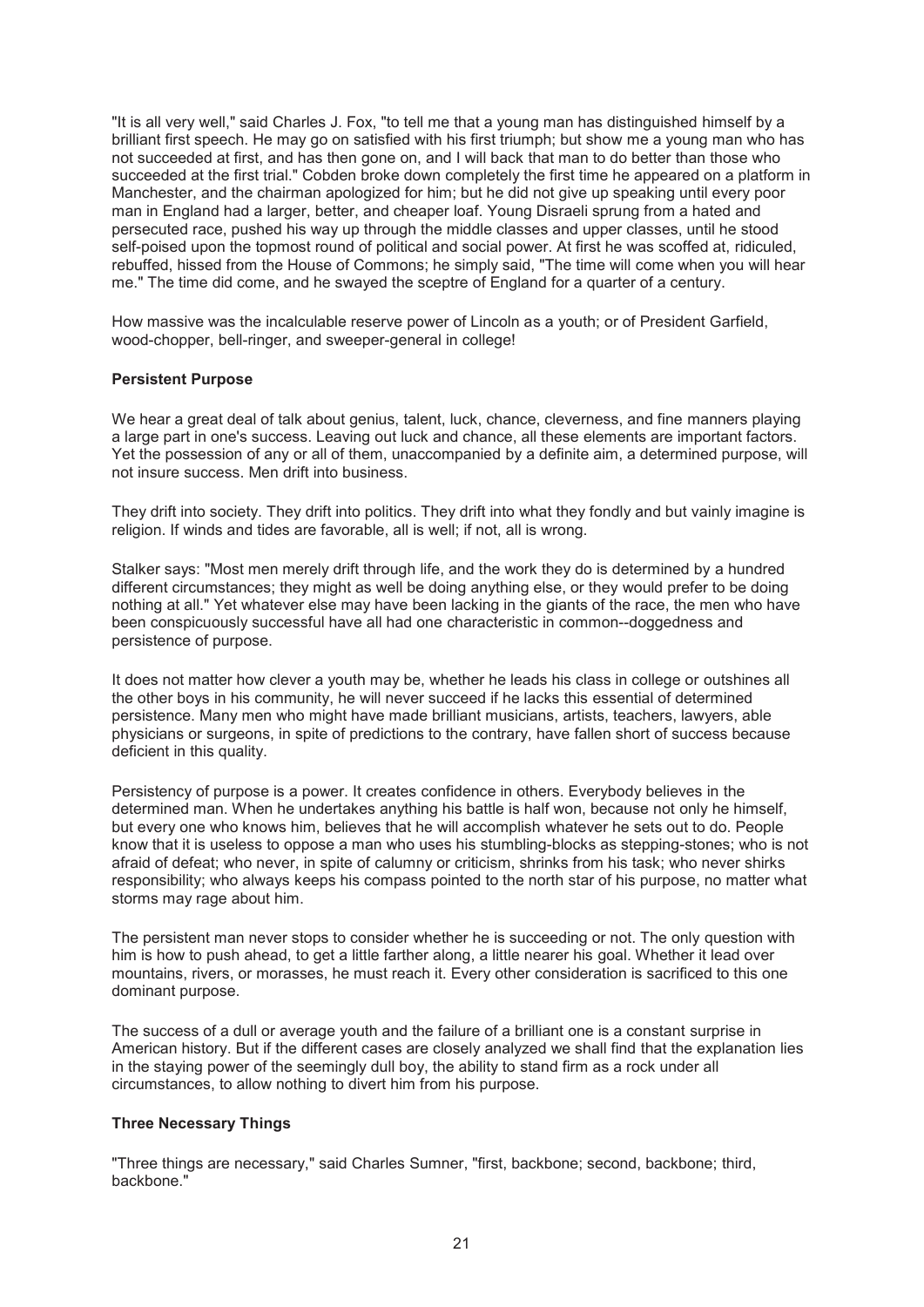A good chance alone is nothing. Education is nothing without strong and vigorous resolution and stamina to make one accomplish something in the world. An encouraging start is nothing without backbone. A man who cannot stand erect, who wabbles first one way and then the other, who has no opinion of his own, or courage to think his own thought, is of very little use in this world. It is grit, it is perseverance, it is moral stamina and courage that govern the world.

At the trial of the seven bishops of the Church of England for refusing to aid the king to overthrow the Protestant faith, it was necessary to watch the officers at the doors, lest they send food to some juryman, and aid him to starve the others into an agreement. Nothing was allowed to be sent in but water for the jurymen to wash in, and they were so thirsty they drank it up. At first nine were for acquitting, and three for convicting. Two of the minority soon gave way; the third, Arnold, was obstinate. He declined to argue. Austin said to him, "Look at me. I am the largest and the strongest of the twelve; and before I will find such a petition as this libel, here will I stay till I am no bigger than a tobacco pipe." Arnold yielded at six in the morning.

# **Success Against Odds**

Yes, to this thought I hold with firm persistence; The last result of wisdom stamps it true: He only earns his freedom and existence Who daily conquers them anew. Goethe.

"It is interesting to notice how some minds seem almost to create themselves," says Irving, "springing up under every disadvantage, and working their solitary but irresistible way through a thousand obstacles." Opposing circumstances create strength. Opposition gives us greater power of resistance. To overcome one barrier gives us greater ability to overcome the next. History is full of examples of men and women who have redeemed themselves from disgrace, poverty, and misfortune, by the firm resolution of an iron will.

Success is not measured by what a man accomplishes, but by the opposition he has encountered, and the courage with which he has maintained the struggle against overwhelming odds. Not the distance we have run, but the obstacles we have overcome, the disadvantages under which we have made the race, will decide the prizes.

"It is defeat," says Henry Ward Beecher, "that turns bone to flint, and gristle to muscle, and makes men invincible, and formed those heroic natures that are now in ascendency in the world. Do not, then, be afraid of defeat. You are never so near to victory as when defeated in a good cause."

Governor Seymour of New York, a man of great force and character, said, in reviewing his life: "If I were to wipe out twenty acts, what should they be? Should it be my business mistakes, my foolish acts (for I suppose all do foolish acts occasionally), my grievances?

No; for, after all, these are the very things by which I have profited. So I finally concluded I should expunge, instead of my mistakes, my triumphs. I could not afford to dismiss the tonic of mortification, the refinement of sorrow; I needed them every one." "Every condition, be it what it may," says Channing, "has hardships, hazards, pains. We try to escape them; we pine for a sheltered lot, for a smooth path, for cheering friends, and unbroken success. But Providence ordains storms, disasters, hostilities, sufferings; and the great question whether we shall live to any purpose or not, whether we shall grow strong in mind and heart, or be weak and pitiable, depends on nothing so much as on our use of the adverse circumstances. Outward evils are designed to school our passions, and to rouse our faculties and virtues into intenser action. Sometimes they seem to create new powers. Difficulty is the element, and resistance the true work of man. Self-culture never goes on so fast as when embarrassed circumstances, the opposition of men or the elements, unexpected changes of the times, or other forms of suffering, instead of disheartening, throw us on our inward resources, turn us for strength to God, clear up to us the great purpose of life, and inspire calm resolution. No greatness or goodness is worth much, unless tried in these fires." BENJAMIN DISRAELI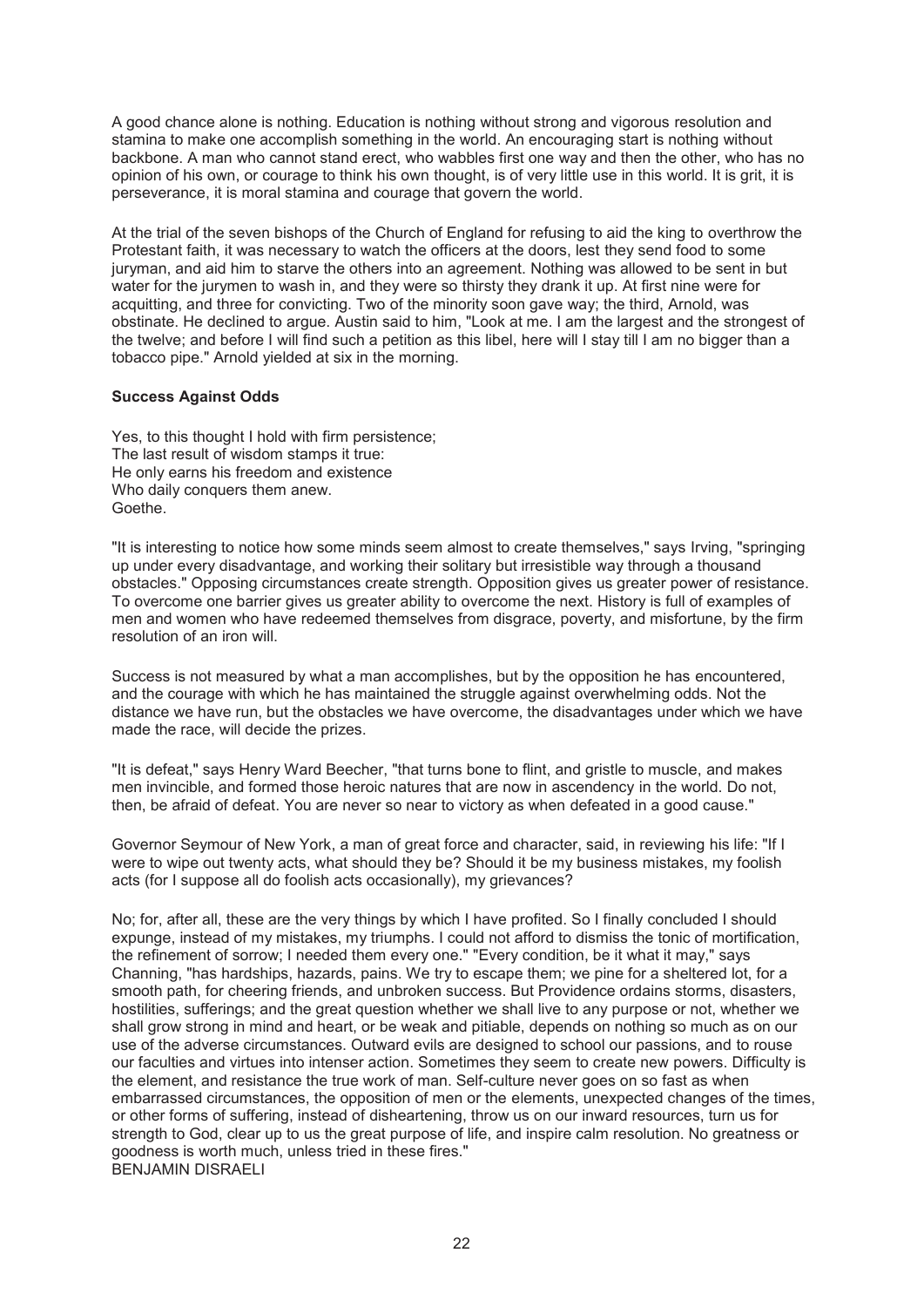(Earl of Beaconsfield), English Statesman and Novelist. *b. London, 1804; d. London, 1881.* 

Better to stem with heart and hand The roaring tide of life, than lie, Unmindful, on its flowery strand, Of God's occasions drifting by! Better with naked nerve to bear The needles of this goading air, Than in the lap of sensual ease forego The godlike power to do, the godlike aim to know. *Whittier*.

--()--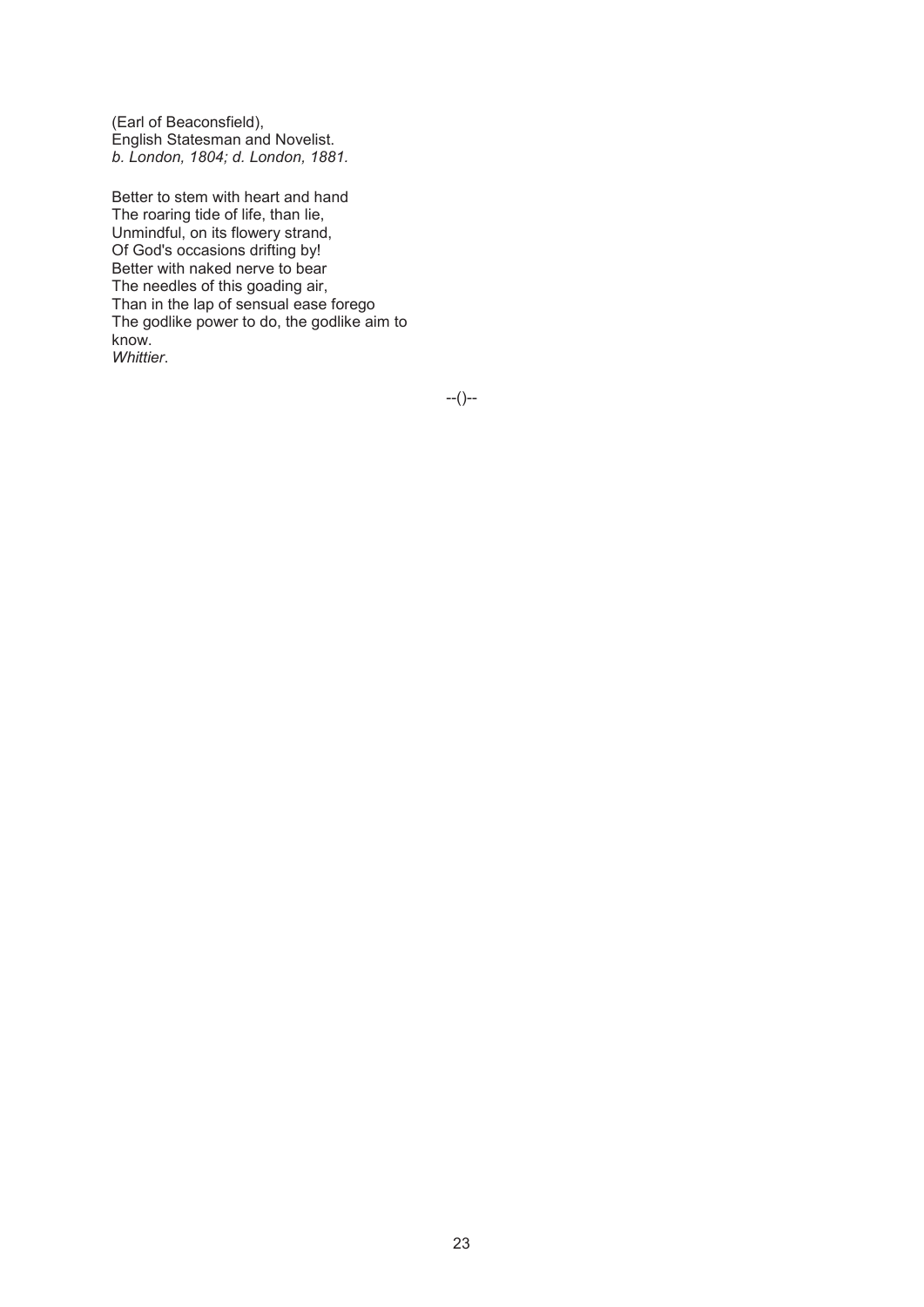# **The Degree of "O.O."**

When Moody first visited Ireland he was introduced by a friend to an Irish merchant who asked at once:

"Is he an O.O.?"

"Out and Out"--that was what "O.O." stood for.

"Out and Out" for God--that was what this merchant meant. He indeed is but a wooden man, and a poor stick at that, who is decided in everything else, but who never knows "where he is at" in all moral relations, being religiously nowhere.

The early books of the Hebrews have much to say about "The Valley of Decision" and the development of "Out and Out" moral character.

Wofully lacking in a well-balanced will power is the man who stands side by side with moral evil personified, in hands with it, to serve it willingly as a tool and servant.

Morally made in God's image, what is more sane, more wholesome, more fitting, for a man than his rising up promptly, decidedly, to make the Divine Will his own will in all moral action, to take it as the supreme guide to go by? It is the glory of the human will to coincide with the Divine Will. Doing this, a man's Iron Will, instead of being a malignant selfish power, will be useful in uplifting mankind.

God has spoken, or he has not spoken. If he has spoken, the wise will hear. We search the world for truth; we cull The good, the pure, the beautiful, From graven stone and written scroll, From all the flower-fields of the soul: And, weary seekers of the best, We come back laden from our quest. To find that all the sages said Is in the BOOK our mother read. *Whittier*.

O earth that blooms and birds that sing, O stars that shine when all is dark! In type and symbol thou dost bring The Life Divine, and bid us hark, That we may catch the chant sublime, And, rising, pass the bounds of time; So shall we win the goal divine, Our immortality. *Carrol Norton*.

--()--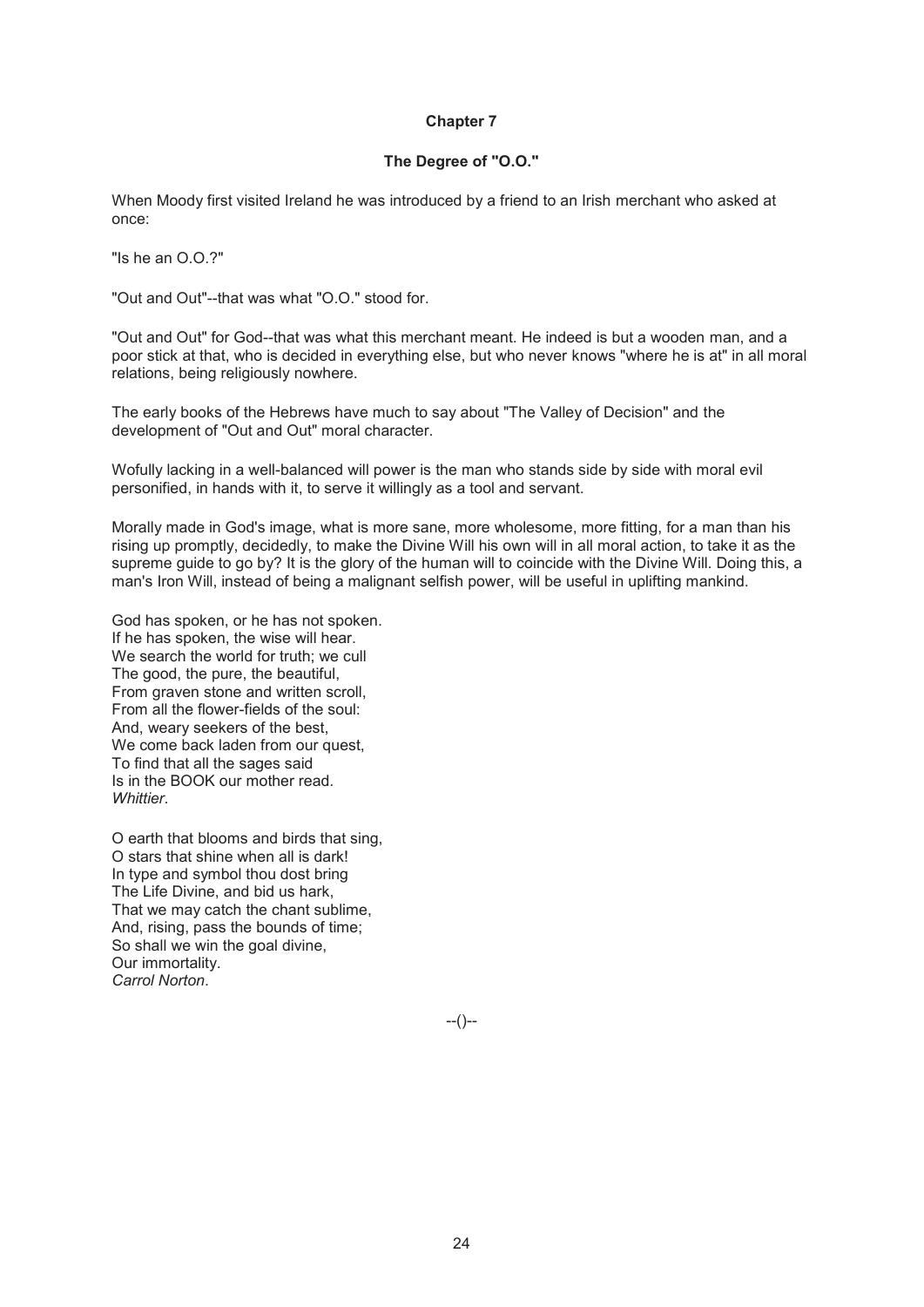### **Appendix**

# **Inspirational Books**

# **The Marden Inspirational Books**

Be Good to Yourself Every Man a King Exceptional Employee Getting On He Can Who Thinks He Can How to Get What You Want Joys of Living Keeping Fit Love's Way Making Life a Masterpiece Miracle of Right Thought Optimistic Life Peace, Power, and Plenty Progressive Business Man Pushing to the Front Rising in the World Secret of Achievement Self-Investment Selling Things Training for Efficiency Victorious Attitude Woman and the Home Young Man Entering Business

# **Success Booklets**

An Iron Will Good Manners Economy Ambition Do it to a Finish **Opportunity Cheerfulness Character Thrift** Power of Personality

# **Special Books and Booklets**

Hints for Young Writers Success Nuggets I Had a Friend Why Grow Old? Not the Salary but the Opportunity Send for Publishers' Special Circular of these Great Books

## **Thomas Y. Crowell Company Opinions of The Exceptional Employee Uplifting to Humanity**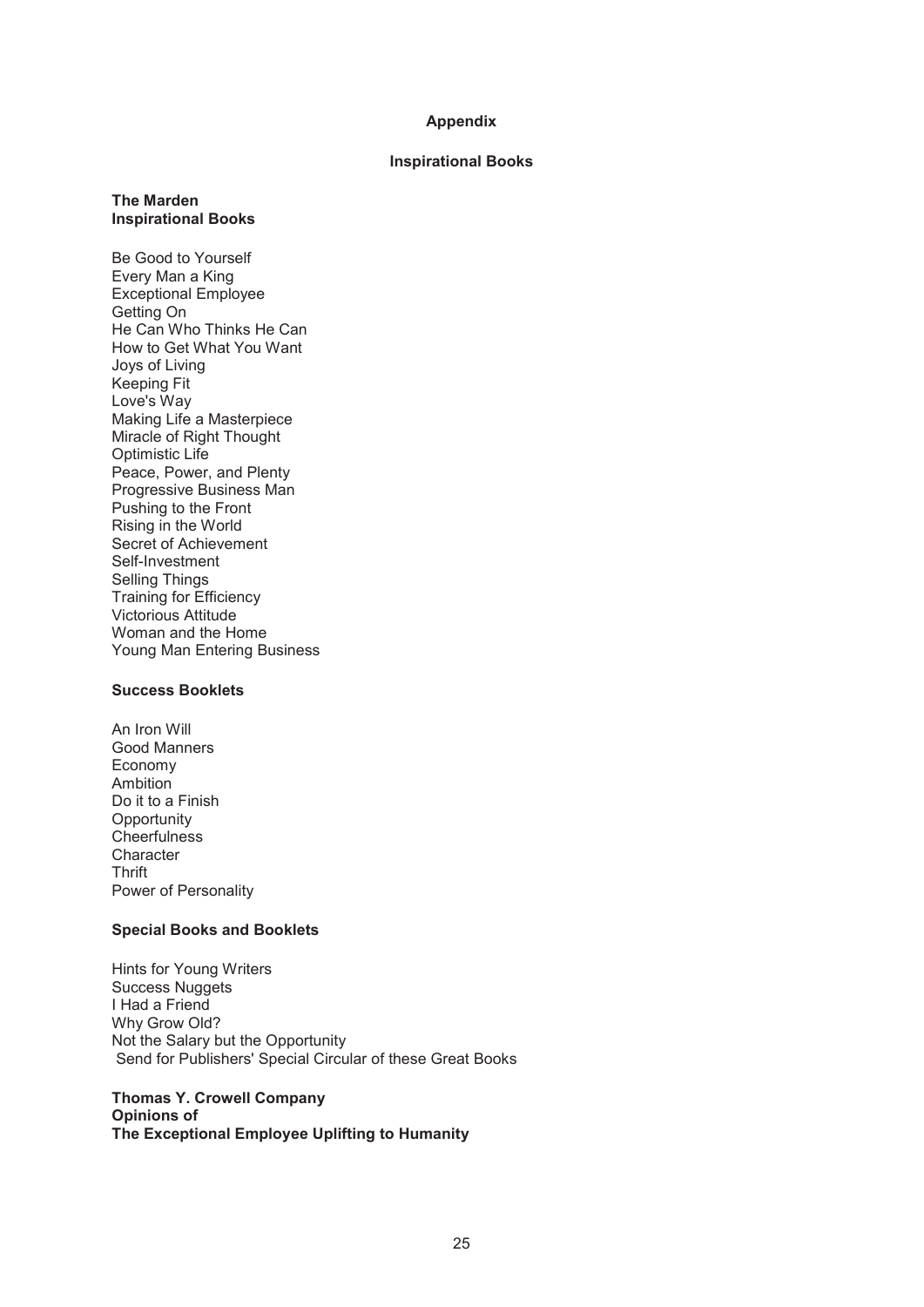"I assure you that the present and future generations must look upon such a work as most uplifting to humanity." CHARLES FRANCIS, *Charles Francis Press, New York City*.

### **Fresh Efforts after Reading**

"No one will fail to put forth fresh and better directed efforts to work to the front after reading the book." *Good Health.* 

# **The Ladder of Success**

"The author writes with a purpose in view; that purpose is found on the topmost rungs of the ladder of success. In order to find the purpose the reader must ascend this ladder. The rest is easy." *Chamber of Commerce Bulletin* (*Portland, Ore*.).

# **A Wise Investment**

"Any one who employs labor where it requires character and intelligence would make a wise investment by presenting his employees a copy of this book. It has been some time since I have read a more wholesome, inspiring, and fascinating volume." J.J. COLE, in *Christian Standard*.

# **Brimful of Anecdote and Illustration**

"The book is not all theory and principle. It is brimful of the anecdote and illustration from actual business life which gives vigor and acceptance to the writer's ideas." *Christian Advocate.* 

Send for Publishers' Special Circular of these Great Books

## **Thomas Y. Crowell Company Opinions and Reviews of Dr. Marden's The Secret of Achievement**

#### **Exasperating**

"The Secret of Achievement' is one of those exasperating books which you feel you ought to present to your young friends, yet find yourself unwilling to part with." WILLIAM B. WARREN, *Former President Boston University*.

#### **Art of Putting Things**

"I have studied Dr. Marden's books with deep interest. He has the art of putting things; of planting in the mind convictions that will live. I know of no works that contain equal inspiration for life." HEZEKIAH BUTTERWORTH.

#### **A Great Service**

"I thoroughly feel that you are rendering a great service to young men and women in America and throughout the world." REV. R.S. McARTHUR, D.D., *New York City*.

#### **The Difference**

"'Pushing to the Front' is a great book and 'Rising in the World' is a magnificent book, but 'The Secret of Achievement' is a superb book."

#### **Success against Odds**

"This volume contains a series of stimulating anecdotes and advice showing how energy, force of well-directed will, application, lofty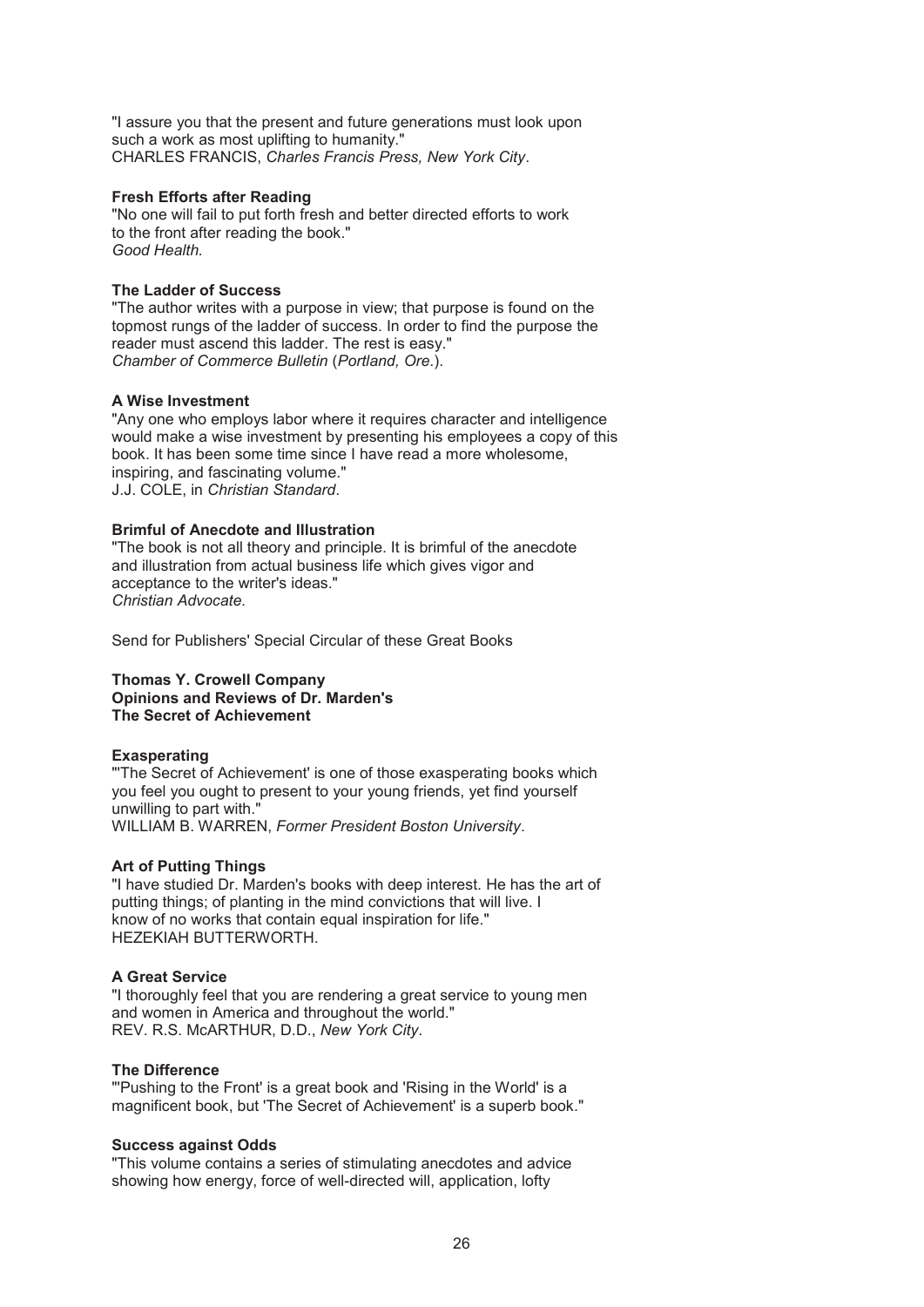purpose, and noble ideals serve to win success even against the greatest odds. Many a young man will draw inspiration from it which will aid him in making his life work a success." *School Journal*.

Send for Publishers' Special Circular of these Great Books

### **Thomas Y. Crowell Company Press Reviews of The Young Man Entering Business**

#### **"A readable volume**

on a substantial topic, which discusses actual questions. The counsel of an experienced person." *Pittsburgh Post.* 

# **Abounds in Specific Advice**

"We can easily conceive that a young man who gets this book into his hands may, in after life, date his success from reading it. It is sound, wholesome, stimulating. The treatment is concrete. It abounds in specific advice and telling illustration." *Southern Observer*.

### **Stimulates and Encourages**

"Packed as it is with sensible, practical counsels, this volume can be cordially recommended to stimulate and encourage young men starting out in business life." *Brooklyn Times.* 

#### **A Necessity to Earnest Young Men**

"There is such a thing as the science of success. Dr. Marden has made a study of it. He writes in simple, attractive style. He deals with facts. The book should be in the hands of every earnest young man." *Christian Advocate*.

# **Entertaining as Well as Helpful**

"So interwoven with personal incident and illustration that it is an entertaining as well as a helpful book." *Christian Observer*.

Send for Publishers' Special Circular of these Great Books

#### **Thomas Y. Crowell Company Opinions of The Miracle of Right Thought**

### **Dr. Sheldon Leavitt says:**

"I wish to state that I am unusually well pleased with Dr. Marden's 'Miracle of Right Thought.' It is the best work of the author."

#### **Ralph Waldo Trine says:**

"This is one of those inspiring, reasonable and valuable books that are bringing new life and new power to so many thousands all over our country and all over the world to-day."

#### **"You have formulated a philosophy**

which must sooner or later be universally accepted. Your book shows how the right mental attitude helps one in the realization of every laudable ambition, and the value of cultivating a bright, self-reliant habit of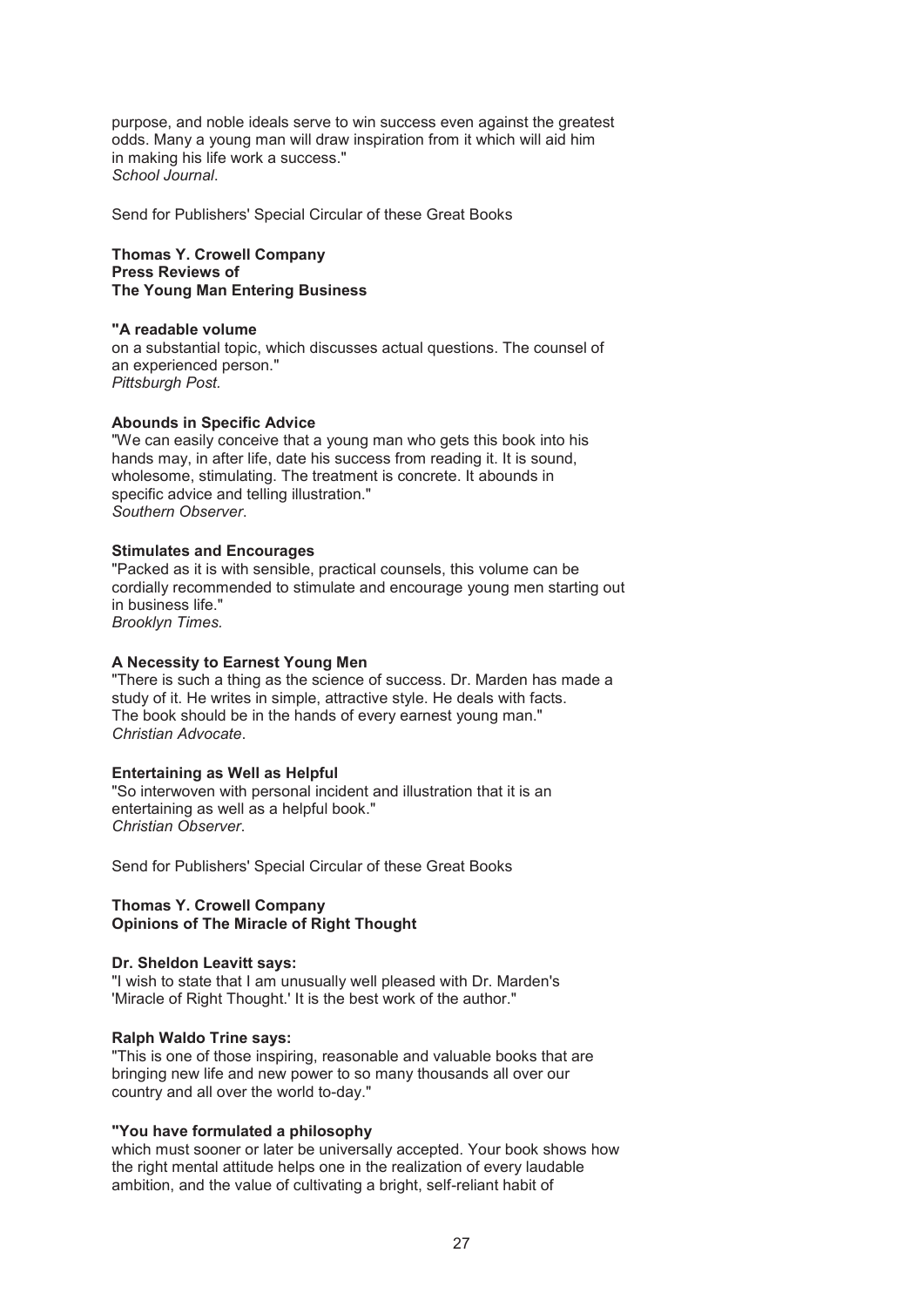thought. I congratulate you on it." G.H. SANDISON, *Editor, The Christian Herald*.

# **"It is marked by sanctified common sense;**

it is in line with the advance thought of to-day, and yet it is so simple in statement that unlettered men and untrained youths can master its best thoughts and translate them into their daily lives." REV. R.S. MacARTHUR, D.D., *New York City*.

# **REV. F.E. Clark, President United Society of Christian Endeavor, says:**

"I regard 'The Miracle of Right Thought' as one of Dr. Marden's very best books, and that is saying a great deal. He has struck the modern note of the power of mind over bodily conditions in a fresh and most interesting way, while he has not fallen into the mistake of some New Thought writers of eliminating the personal God from the universe. No one can read this book sympathetically, I believe, without being happier and better."

Send for Publishers' Special Circular of these Great Books

## **Thomas Y. Crowell Company Selling Things By ORISON SWETT MARDEN**

# **A Book For Salesmen**

"Deals with the training of salesmen and the necessary attributes to make them successful. All phases of the subject are considered: clothes, presence, ability to talk, persuasive powers, tact, helping and getting the customer to buy." *Bookseller*.

#### **Will be Welcome**

"A book that will be gladly welcomed by sales managers and salesmen in every field." *Philadelphia Public Ledger*.

#### **Helps to Prosperity**

"One of the best things that you have written, and ought to be in the hands of every man who would call himself a salesman. There are many points therein that will certainly help him to prosperity." *Samuel Brill*.

# **A Masterful Work**

"A masterful work and is filled from cover to cover with practical usable information for young men and women. I consider this book one of the best things you have done, and that is saying a great deal when the excellence of your previous works is taken into consideration." *Hudson Maxim*.

# **A Powerful Factor**

"In our opinion, if 'selling' would be given more thought by such world famous writers as you, it would be a powerful factor in the complete revolution of business, and eliminate to a great extent the waste of time, money and human life that is so recklessly thrown away under the present ignorance of true salesmanship." *N.A. Corking, Sales Mgr., Ford Motor Company*.

Send for Publishers' Special Circular of these Great Books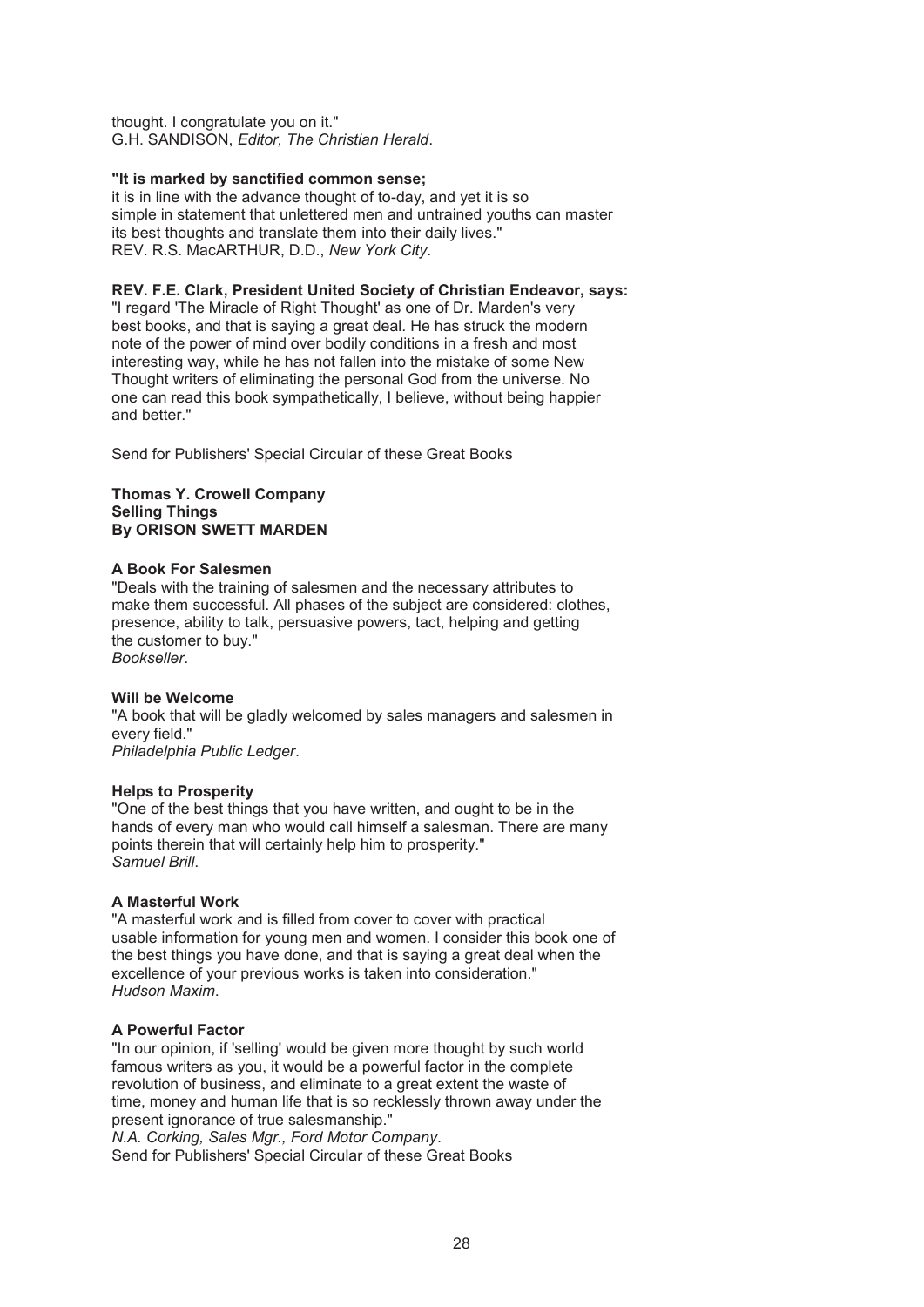#### **Thomas Y. Crowell Company Opinions of Rising in the World**

#### **"A storehouse of incentive,**

a treasury of precious sayings; a granary of seed-thoughts capable, under proper cultivation, of a fine character harvest."--EDWARD A. HORTON.

#### **"A stimulating book**

which is pitched at a high note and rings true."--EDWIN M. BACON.

#### **"Has all the excellences of style**

and matter that gave to 'Pushing to the Front' its signal success. Dr. Marden's power of pithy statement and pertinent illustration seems inexhaustible."--W.F. WARREN, *Former President of Boston University*.

# **Touches the Springs of Life**

"Dr. Marden has touched the springs of life and set forth with marvellous and convincing power the results obtained by those inspired by high resolves, lofty aspirations, and pure motives. No one can rise from reading this book without cleaner desires, firmer resolutions, and sublime ambition."--MYRON T. PRITCHARD, *Master of Everett School, Boston*.

# **Its Immortal Possibilities**

"Has the same iron in the blood, the same vigorous constitution, the same sanguine temperament, the same immortal possibilities as 'Pushing to the Front.'"--THOMAS W. BICKNELL, *Ex-U.S. Commissioner of Education*. Send for Publishers' Special Circular of these Great Books

#### **Thomas Y. Crowell Company Letters to Dr. Marden concerning Every Man a King**

#### **Success vs. Failure**

"One of the most inspiring books I have ever read. I should like to purchase a thousand and distribute them, as I believe the reading of this book would make the difference between success and failure in many lives." CHAS. E. SCHMICK, *House of Representatives, Mass*.

#### **Worth One Hundred Dollars**

"I would not take one hundred dollars for your book, 'Every Man a King,' if no other were available." WILLARD MERRIAM, *New York City*.

#### **Unfailing Optimism**

"The unfailing note of optimism which rings through all your works is distinctly sounded here." W.E. HUNTINGTON, *Pres., Boston University*.

#### **The Keynote of Life**

"'Every Man a King' strikes the keynote of life. Any one of its chapters is well worth the cost of the book." E.J. TEAGARDEN, *Danbury, Conn*.

#### **Simply Priceless**

"I have just read it with tremendous interest, and I frankly say that I regard it as simply priceless. Its value to me is immeasurable, and I should be glad if I could put it in the hands of every intelligent young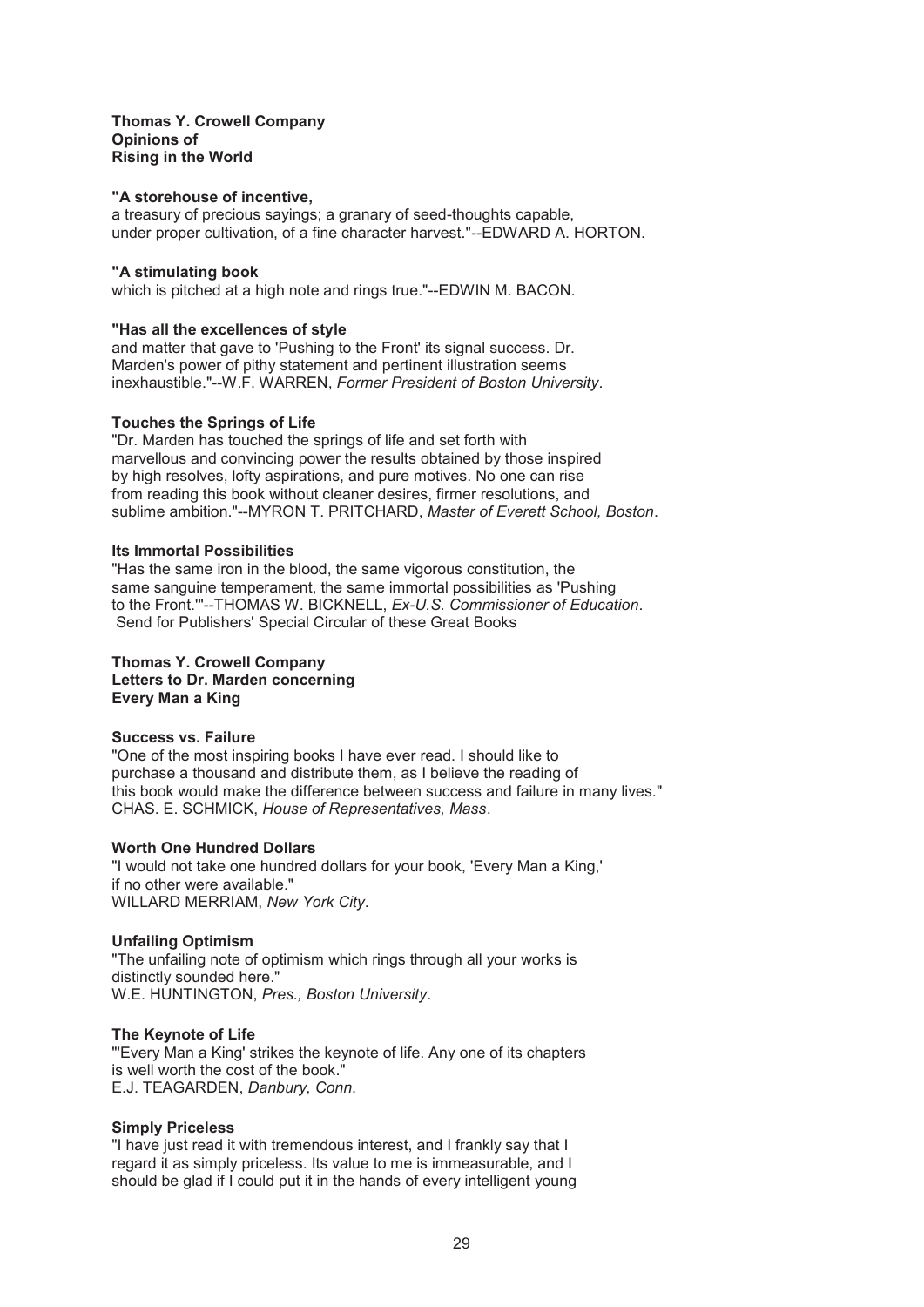man and woman in this country." CHAS. STOKES WAYNE, *Chappaqua, N.Y*.

#### **Renewed Ambition**

"I have read and re-read it with pleasure and renewed ambition. I shall ever keep it near at hand as a frequent reminder and an invaluable text-book." H.H. WILLIAMS, *Brockton, Mass*.

Send for Publishers' Special Circular of these Great Books

#### **Thomas Y. Crowell & Co., New York The Victorious Attitude By Orison Swett Marden**

#### **A Soul Doctor**

"This book should be read by all discouraged people. It is a tonic--and a moral bracer of the first order. Most of us need to have our self-confidence stimulated, and Dr. Marden stimulates it. He is a soul doctor." *Richmond Times Dispatch*.

#### **Buoyant and Breezy**

"Full of fresh ideas couched in straightforward language. Buoyant, breezy and highly stimulating. *San Francisco Bulletin*.

# **A Wallet of Truth**

"There is a crammed wallet of truth in your book. May it go forth to inspire men with the fine courage of life." *Edwin Markham*.

#### **Excellent Advice**

"The homely truths and excellent bits of advice contained is Dr. Marden's book will make instructive reading. It is written in forcible and easily understandable style." *Buffalo Commercial*.

#### **Cannot Fail to Help**

"Clear, direct and vigorous in expression, and so uplifting and wholesome in subject matter, that it cannot fail to be of help to many people who are in need of just such advice." *Des Moines Register*.

#### **Nothing More Valuable**

"One of the very best books that you ever produced. The book is like a medicine to me. I commended it to our students put it in our library and it has been in great demand. I know of nothing finer or more valuable for young people who are struggling for an education." *Rev. O.S. Krisbel, D.D*.

Send for Publishers' Special Circular of these Great Books

#### **Thomas Y. Crowell Company Letters to Dr. Marden concerning He Can Who Thinks He Can**

#### **Will Do Amazing Good**

"I believe 'He Can Who Thinks He Can,' comprising some of your editorials, which appear akin to divine inspiration in words of cheer,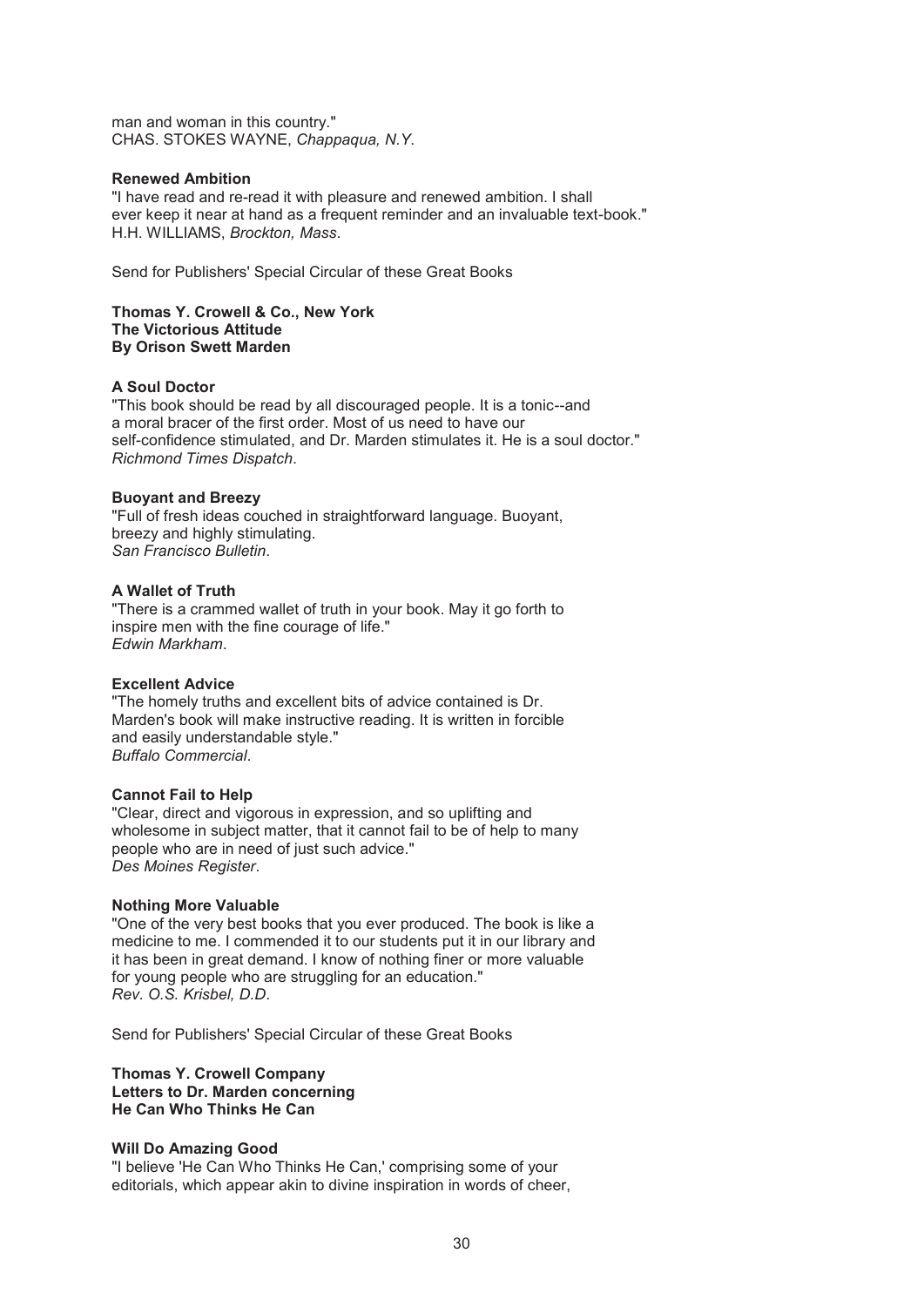hope, courage and success, will do amazing good." JAMES PETER, *Independence, Kas*.

# **Greatest Things Ever Written**

"Your editorials on the subjects of self-confidence and self-help are the greatest things ever written along that line." H.L. DUNLAP, *Waynesburg, Pa*.

### **Gripping Power**

"Presents the truth in a remarkably clear and forcible manner, with a gripping power back of the writing. It is beautiful and inspiring." C.W. SMELSER, *Coopertown, Okla*.

# **Beginning of My Success**

"Your editorials have helped me mere than any other reading. The beginning of my success was when I commenced to practise your teachings." BRUCE HARTMAN, *Honolulu, T.H*.

# **Wishes to Reprint It**

"I have been very much impressed by the chapter on 'New Thought, New Life.' I would like to send a copy of it to two thousand of my customers, giving due credit of course." John D. MORRIS, *Philadelphia, Pa*.

# **Full of Light and Joy**

"I have studied the subject of New Thought for ten years, but have never seen anything so comprehensive, so full of light and joy, as your treatment of it. When I think of the good it will do, and the thousands it will reach, my heart rejoices." LOUISE MARKSCHEFFEL, *Toledo, O*.

Send for Publishers' Special Circular of these Great Books

**Thomas Y. Crowell & Co., New York Opinions of The Joys of Living** 

#### **In Every Sense Worth While**

"A ringing call for a joyful life is just what this old world needs to hear and to heed. A saner, wiser, more helpful book than this we have rarely read.... In every sense well worth the while." *The Examiner*.

#### **Wholesome Reading**

"The book makes wholesome reading. One lays it down with a resolve to find more happiness in his life and a determination to live more in the present." *Springfield Republican*.

#### **One of the Author's Best**

"The author has been doing uniformly good work, work that has elicited warmest commendations from leading men of the country. 'The Joys of Living' is one of Dr. Marden's best books." *Chicago Standard*.

#### **More Such Teachers Wanted**

"Give us more such teachers and writers, more such heralds of the new and ever present kingdom of Good, of joy, of Opulence! Just read this